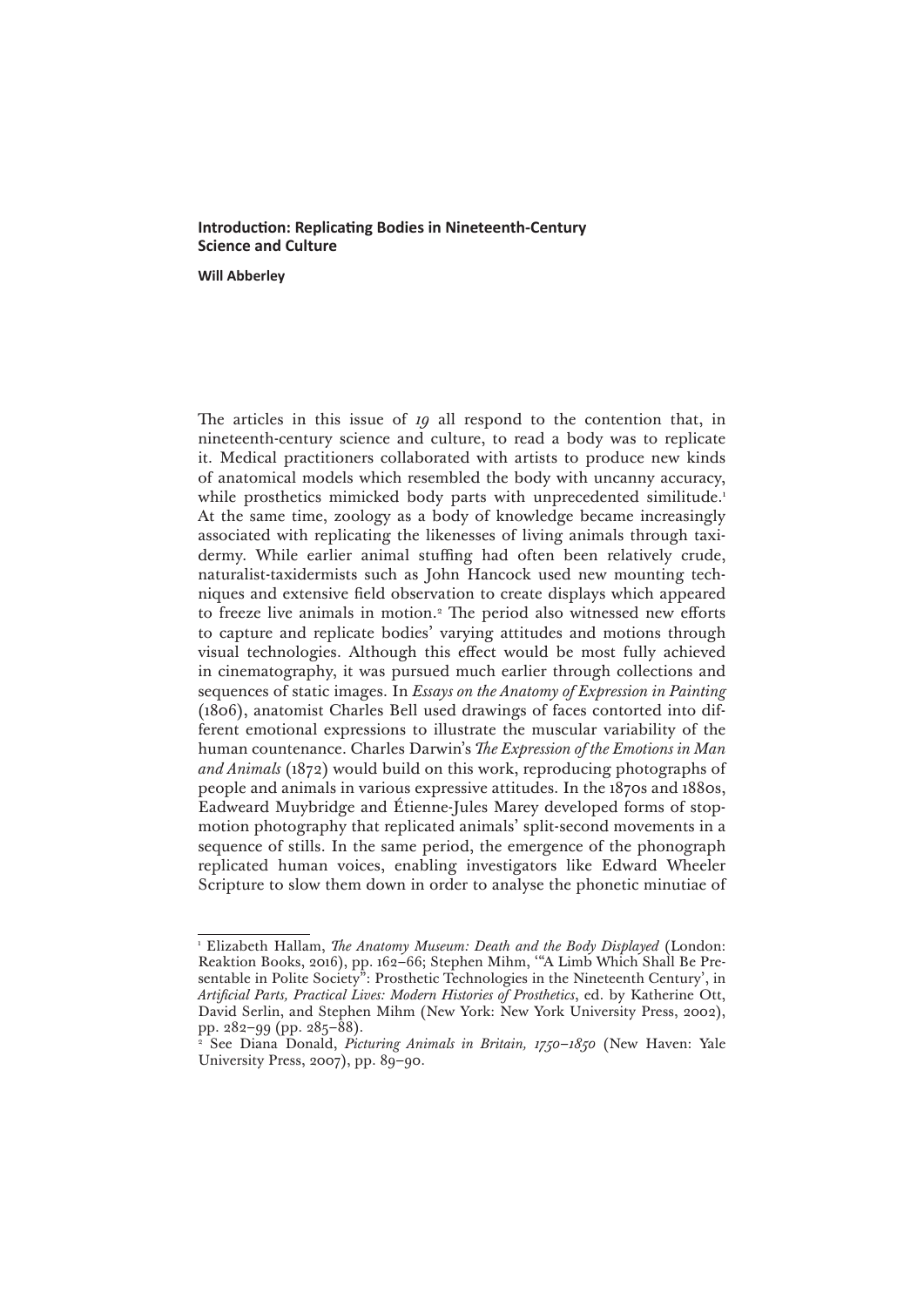speech.3 Artificially replicating bodies and their activities offered new ways of understanding them, generating knowledge as well as demonstrating it.

Organic bodies were also viewed as vehicles for mimicry. Philosophers since Aristotle had claimed that humans possessed an innate tendency to mimic each other.4 However, it was not until the late eighteenth century that philosophers such as J. G. H. Feder in Germany systematically postulated an 'imitation drive', possibly shared between humans and animals.<sup>5</sup> Edmund Burke similarly identified an innate 'desire of imitating', which 'forms our manners, our opinions, our lives'. Yet this process was purely physiological, he claimed, occurring 'without any intervention of the reasoning faculty'.6 The body's apparent tendencies towards imitation conflicted with ideals of individualism, both in the Romantic sense of originality and self-realization and the liberal sense of the individual as a political-economic free agent.7 It was perhaps for this reason that imitation in the nineteenth century was frequently associated with primitive mindlessness. Darwin noted 'a strong tendency to imitation, independently of the conscious will' in humans and argued that this tendency was discernible in other primates.<sup>8</sup> By the turn of the twentieth century, the American psychologist James Mark Baldwin was describing the child as 'a veritable copying machine'.9 Similarly, the French sociologist Gabriel Tarde conceptualized imitation as the 'social' expression of a universal law of 'repetition' which occurred throughout the organic world via heredity.<sup>10</sup> This sense that mimicry was a natural law was reinforced by studies into bodily resemblances between different species across the animal kingdom. In the early

<sup>3</sup> See Edward Wheeler Scripture, *The Elements of Experimental Phonetics* (New York: Charles Scribner's Sons; London: Arnold, 1902). See also, Matthew Rubery, 'Thomas Edison's Poetry Machine', *19: Interdisciplinary Studies in the Long Nineteenth Century*, 18 (2014) <<http://doi.org/10.16995/ntn.678>>.

<sup>4</sup> Aristotle, 'Poetics', in *Norton Anthology of Theory and Criticism*, ed. by Vincent B. Leitch, 2nd edn (New York: Norton, 2010), pp. 83–118 (p. 90).

<sup>5</sup> See Johann Georg Heinrich Feder's discussion of a 'Triebe der Nachahmung' in *Untersuchungen über den menschlichen Willen*, 2 vols (Göttingen: Trattner, 1785), i, 455–56. See also, Eckart Scheerer, 'Pre-Evolutionary Conceptions of Imitation', in *Contributions to a History of Developmental Psychology*, ed. by Georg Eckardt, Wolfgang G. Bringmann, and Lothar Sprung, New Babylon Studies in the Social Sciences, 44 (Berlin: Mouton, 1985), pp. 27–54.

<sup>6</sup> Edmund Burke, *A Philosophical Inquiry into the Origins of Our Ideas of the Sublime and the Beautiful* (London: Dodsley, 1757), pp. 28–29.

<sup>7</sup> On these different kinds of individualism, see Stephen Lukes, *Individualism* (New York: Harper & Row, 1973), pp. 17–39.

<sup>8</sup> Charles Darwin, *The Expression of the Emotions in Man and Animals* (London: Murray, 1872), p. 356.

<sup>9</sup> James Mark Baldwin, *The Individual and Society; or, Psychology and Sociology* (Boston: Badger, 1911), p. 21.

<sup>&</sup>lt;sup>10</sup> Gabriel Tarde, *The Laws of Imitation*, trans. by Elsie Clews Parsons (New York: Holt, 1903), pp. 7–8.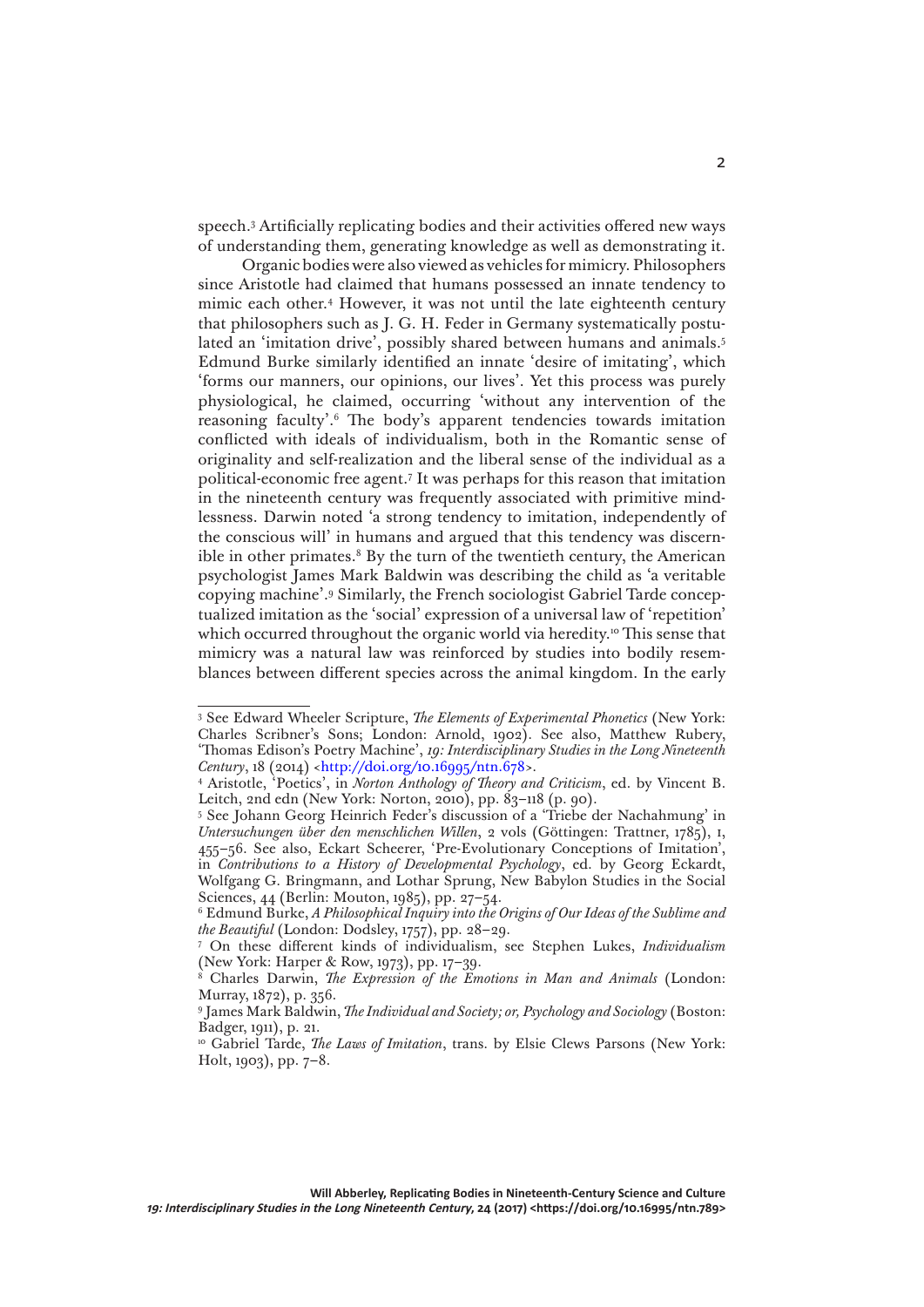nineteenth century, the entomologist William Sharp Macleay argued that such 'analogies' between unrelated insects occurred in interlinking patterns, reflecting the exquisite symmetry of the creation.<sup>11</sup> Later, Henry Walter Bates and Alfred Russel Wallace posited the concept of 'protective mimicry', by which animals evolved to resemble other species which were unpalatable or otherwise defended against predators.12 Bodies seemed naturally formed to replicate each other.

This issue explores how nineteenth-century representations of bodies as objects and subjects of replication interacted with wider concerns about authenticity, epistemology, identity, and animal/human, nature/culture binaries. As in current times, 'replication' signified repetition or reproduction, reflecting its Latin and French derivations. Yet the word was also used to signify echoing and replying, connotations which are useful for considering the ambiguities of mimicking bodies and bodily mimicry.13 In his suggestive study of 'the copy' in western modernity, Hillel Schwartz observed that 'the more adroit we are at carbon copies, the more confused we are about the unique, the original, the Real McCoy'.14 Anatomical models and images and taxidermic specimens problematized the dichotomy between original and copy as they sought not only to replicate specific bodies but to represent ideal types that supposedly lay behind individual examples. Further, while organic bodies existed in constant flux, both physically moving around and passing through cycles of growth, senescence, and decay, artificial replications gave such bodies an impossible stasis. Such objects were thus sometimes characterized, paradoxically, by their *unlikeness* to the bodies they replicated, revealing minute details which were unobservable upon living, moving bodies. In these ways, artificial efforts to mimic organic bodies raised questions about the dynamics of representation and reflected diverging attitudes towards it in science and art. Similarly, human tendencies to mimicry undermined notions of personality as internal and essential. Identities seemed increasingly constituted by their relations with others. Views of imitation as primitive and animal clashed with psychological theories that placed it at the centre of learning

<sup>&</sup>lt;sup>11</sup> W. S. Macleay, *Horae Entomologicae; or, Essays on the Annulose Animals, vol. I, part II* (London: Bagster, 1821), p. 363.

<sup>&</sup>lt;sup>12</sup> Henry Walter Bates, 'Contributions to an Insect Fauna of the Amazon Valley. Lepidoptera: Heliconidae', *Transactions of the Linnean Society*, 23 (1862), 495–566 (p. 498); Alfred Russel Wallace, 'Mimicry, and Other Protective Resemblances among Animals', *Westminster Review*, July 1867, pp. 1–43 (p. 22).

<sup>&</sup>lt;sup>13</sup> See 'replication', *OED*. For more on the plural associations of this word, see *Replication in the Long Nineteenth Century: Re-makings and Reproductions*, ed. by Julie Codell and Linda K. Hughes (Edinburgh: Edinburgh University Press, forthcoming).

<sup>&</sup>lt;sup>14</sup> Hillel Schwartz, *The Culture of the Copy: Striking Likenesses, Unreasonable Facsimiles* (New York: Zone Books, 1996), p. 11.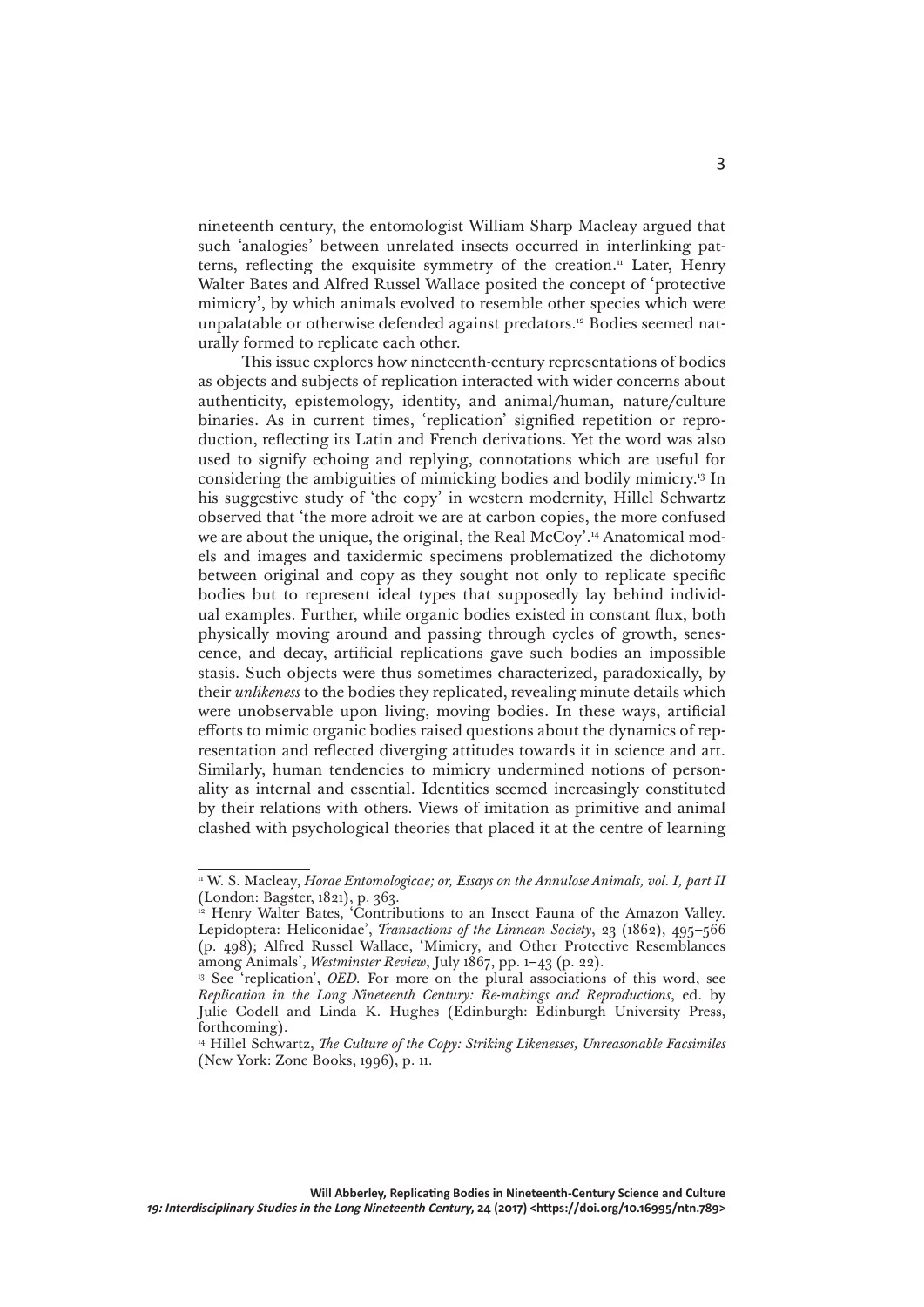and selfhood. Mimicry might both reinforce distinctions between savagery and civilization, and collapse them.

#### **Uncanny replications**

Mimicry also escaped these naturalistic contexts to go to work in stranger ways, as an aspect of what psychoanalysts would later call the uncanny. Ernst Jentsch (and later Sigmund Freud) defined this term as a state of psychological discomfort associated (among other things) with the blurring of boundaries between the animate and inanimate. Building on this idea, more recent researchers have posited an 'uncanny valley', a hypothetical threshold on a scale of human likeness at which objects incur eeriness and revulsion.<sup>15</sup> Although nineteenth-century authors lacked this psychoanalytic hermeneutic, many were sensitive to the potentially disorientating effects of objects replicating the appearance of animate bodies. E. T. A. Hoffmann's 'The Sandman' (1816) (which Jentsch and Freud both used to illustrate the uncanny) famously depicted the mechanical automaton Olimpia, with whom the protagonist of the story falls in love, believing it to be a woman. Similarly, in Charles Dickens's *The Old Curiosity Shop* (1841), the travelling show-woman Mrs Jarley declares her human waxworks

> so like life, that if wax-work only spoke and walked about, you'd hardly know the difference. I won't go so far as to say, that, as it is, I've seen wax-work quite like life, but I've certainly seen some life that was exactly like wax-work.<sup>16</sup>

Mrs Jarley's paradox emphasizes the dizzying *trompe l'oeil* which waxworks could create, momentarily upsetting the apparent relationship between organic original and artificial copy. Stuffed animals could be equally unnerving, as Verity Darke discusses in her article on taxidermy in Dickens's *Our Mutual Friend* (1865). Darke notes that Dickens's description of such objects as 'paralytically animated' highlights how they blurred the boundaries between life and death, nature and artifice.

<sup>&</sup>lt;sup>15</sup> Ernst Jentsch, 'On the Psychology of the Uncanny (1906)', trans. by Roy Sellars, *Angelaki*, 2.1 (1997), 7–16; 'The Uncanny', in *The Standard Edition of the Complete Works of Sigmund Freud*, ed. and trans. by James Strachey, 24 vols (London: Hogarth Press, 1953–74), xvii: *An Infantile Neurosis and Other Works* (1955), pp. 218–52; Masahiro Mori, 'The Uncanny Valley', trans. by Karl F. MacDorman and Norri Kageki, *IEEE Robotics & Automation Magazine*, 19.2 (2012), 98–100 [<http://doi.org/10.1109/MRA.2012.2192811](http://doi.org/10.1109/MRA.2012.2192811)>. See also, Nicholas Royle, *The Uncanny* (Manchester: Manchester University Press, 2003), pp. 187–202.

<sup>&</sup>lt;sup>16</sup> Charles Dickens, *The Old Curiosity Shop*, ed. by Elizabeth M. Brennan (Oxford: Clarendon Press, 1997), p. 211.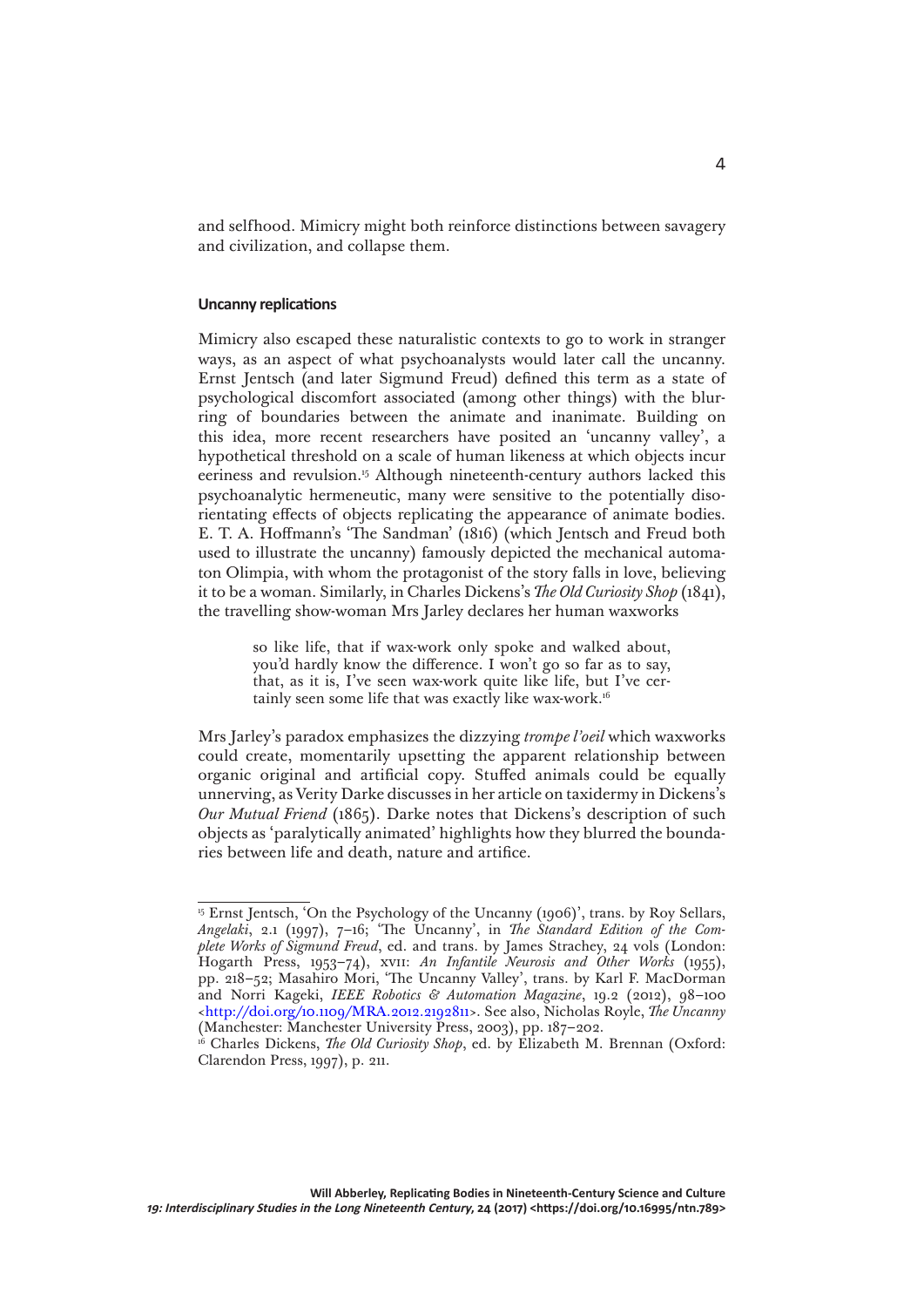The tendencies of live bodies to resemble and seem to replicate each other also furnished rich material for uncanny narrative in the period. We might think of the mysterious doppelgänger who torments the protagonist of Edgar Allan Poe's 'William Wilson' (1839). The protagonist is vexed to find himself and his classmate 'of the same height' and 'singularly alike in general contour of person and outline of feature'. Recognizing the double's striking resemblance to him, the narrator feels 'possessed with an objectless yet intolerable horror'.17 Later, bodily resemblances similarly confused identities in the work of Thomas Hardy, who exploited uncertainties about heredity to conjure weird moments of doubling. In his short story 'An Imaginative Woman' (1894), the protagonist Ella bears a son who looks remarkably like a poet whom she was once obsessed with but never met. The coincidence causes her husband to wrongly imagine that the child is not his. 'By a known but inexplicable trick of nature', the narrator states, 'there were undoubtedly strong traces of resemblance […]; the dreamy and peculiar expression of the poet's face sat, as the transmitted idea, upon the child's.'18 The tale evokes old notions of 'maternal impressions' which assumed that children could be influenced by sensory stimuli experienced by their mothers during pregnancy.19 By the end of the century, such Lamarckian heredity was increasingly disputed, following August Weismann's studies which suggested that parents' individual experiences did not affect the hereditary information they transmitted.<sup>20</sup> However, the idea that ancestral features were passed across generations unchanged could have equally uncanny implications, producing eerie likenesses across time. The speaker in one of Hardy's poems fancies that he sees 'my mien, and build, and brow' mirrored in an endless line of predecessors, causing him to despair: 'I am merest mimicker and counterfeit!'.21 Hardy's vision of an immortal family face evokes the search for types behind individual bodies in anatomical models and images and in the composite portraits of Francis Galton which combined mug shots of

<sup>17</sup> Edgar Allan Poe, 'William Wilson', in *Great Tales and Poems of Edgar Allan Poe*  (London: Pocket Books, 2007), pp. 271–300 (p. 281).

<sup>&</sup>lt;sup>18</sup> Thomas Hardy, 'An Imaginative Woman', in *The Distracted Preacher and Other Tales*, ed. by Susan Hill (New York: Penguin, 1985), pp. 305–30 (p. 330). See also, Angelique Richardson, *Thomas Hardy and the Politics of Biology: Character, Culture and Environment* (Oxford: Oxford University Press, forthcoming).

<sup>19</sup> Cristina Mazzoni, *Maternal Impressions: Pregnancy and Childbirth in Literature and Theory* (Ithaca: Cornell University Press, 2002), pp. 17, 22–35.

<sup>20</sup> August Weismann, *Essays Upon Heredity and Kindred Biological Problems*, trans. by A. E. Shipley and Selmar Schönland, ed. by Edward B. Poulton (Oxford: Clarendon Press, 1889). See Laura Otis, *Organic Memory: History and the Body in the Late Nineteenth and Early Twentieth Centuries* (Lincoln: University of Nebraska Press, 1994), pp. 47–49.

<sup>&</sup>lt;sup>21</sup> 'The Pedigree', in *The Variorum Edition of the Complete Poems of Thomas Hardy*, ed. by James Gibson (London: Macmillan, 1979), pp. 460–61 (p. 461).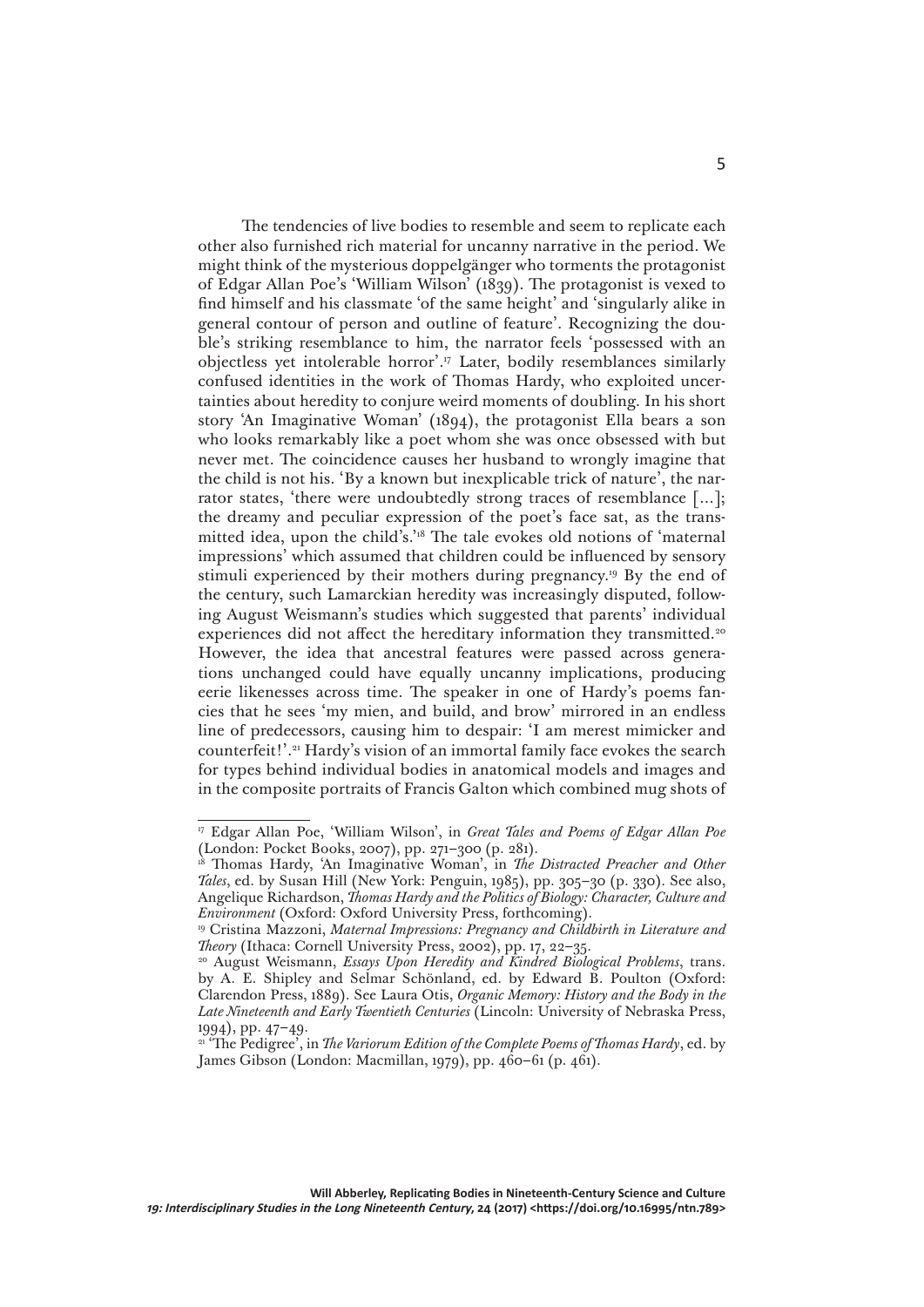convicts to depict typical 'criminal' features.<sup>22</sup> In such materialist science, the body represented not the shell of a metaphysical soul but the basis of character, suggesting that physical resemblances might correlate with moral, psychological ones.

Even uncannier was the birth of identical siblings, although their resemblances could signify different meanings through the period. Early in the century, storytellers often presented twins' visible likenesses as misleading, since different life experiences produced different characters.<sup>23</sup> Hence, Susan Ferrier's *Marriage* (1818) depicts twin sisters who are raised by different mistresses and, consequently, diverge in their personalities, one becoming sensible and dutiful and the other reckless and immoral. This pattern is repeated in Madeline Leslie's *The Twin Brothers* (1843) as the twin protagonists receive a religious and irreligious upbringing respectively, leading one to become an upstanding citizen and the other a criminal. Later in the century, however, twins increasingly came to symbolize the power of heredity to replicate personalities irrespective of environment. Having surveyed the families of many twins, Galton argued that twins' habits, dispositions, and even lifespans were mostly remarkably similar, as though they were 'keeping time like two watches'.24 Grant Allen would use this image in his story 'The Two Carnegies' (1885) in which twin brothers echo each other in all of their actions and life experiences, albeit with a two-week delay. One brother declares, 'We're like two clocks wound up to strike at fixed moments', and his assessment is confirmed at the end of the tale when the brothers die from the same illness a fortnight apart.25 These examples show how twins could be made to symbolize the primacy of both biology and environment, both the depth of bodily replication and its superficiality.

Uncanny resemblances also derived from humans' abilities to consciously mimic each other's appearances. In 'William Wilson', the protagonist finds himself mirrored through skilful imitation as well as physical similarities. Of his disturbing double, Wilson laments, 'my gait and general manner were, without difficulty, appropriated; […] even my voice did not escape him' (Poe, p. 281). The anxiety that bodily mimicry could falsify identities was fuelled through the century by widely publicized

<sup>&</sup>lt;sup>22</sup> See Francis Galton, 'Composite Portraits, Made by Combining Those of Many Different Persons into a Single Figure', *Nature*, 18 (1878), 97–100.

<sup>23</sup> Schwartz, p. 29; Alan Richardson, *British Romanticism and the Science of the Mind*  (Cambridge: Cambridge University Press, 2004), p. 96.

<sup>&</sup>lt;sup>24</sup> Francis Galton, 'The History of Twins, as a Criterion of the Relative Powers of Nature and Nurture', *Fraser's Magazine*, November 1875, pp. 566–76 (p. 574).

<sup>&</sup>lt;sup>25</sup> Grant Allen, 'The Two Carnegies', *Cornhill Magazine*, March 1885, pp. 292-324 (p. 293). On the history of twins as objects of scientific knowledge, see William Viney, 'Curious Twins', *Critical Quarterly*, 56.2 (2014), 47–58.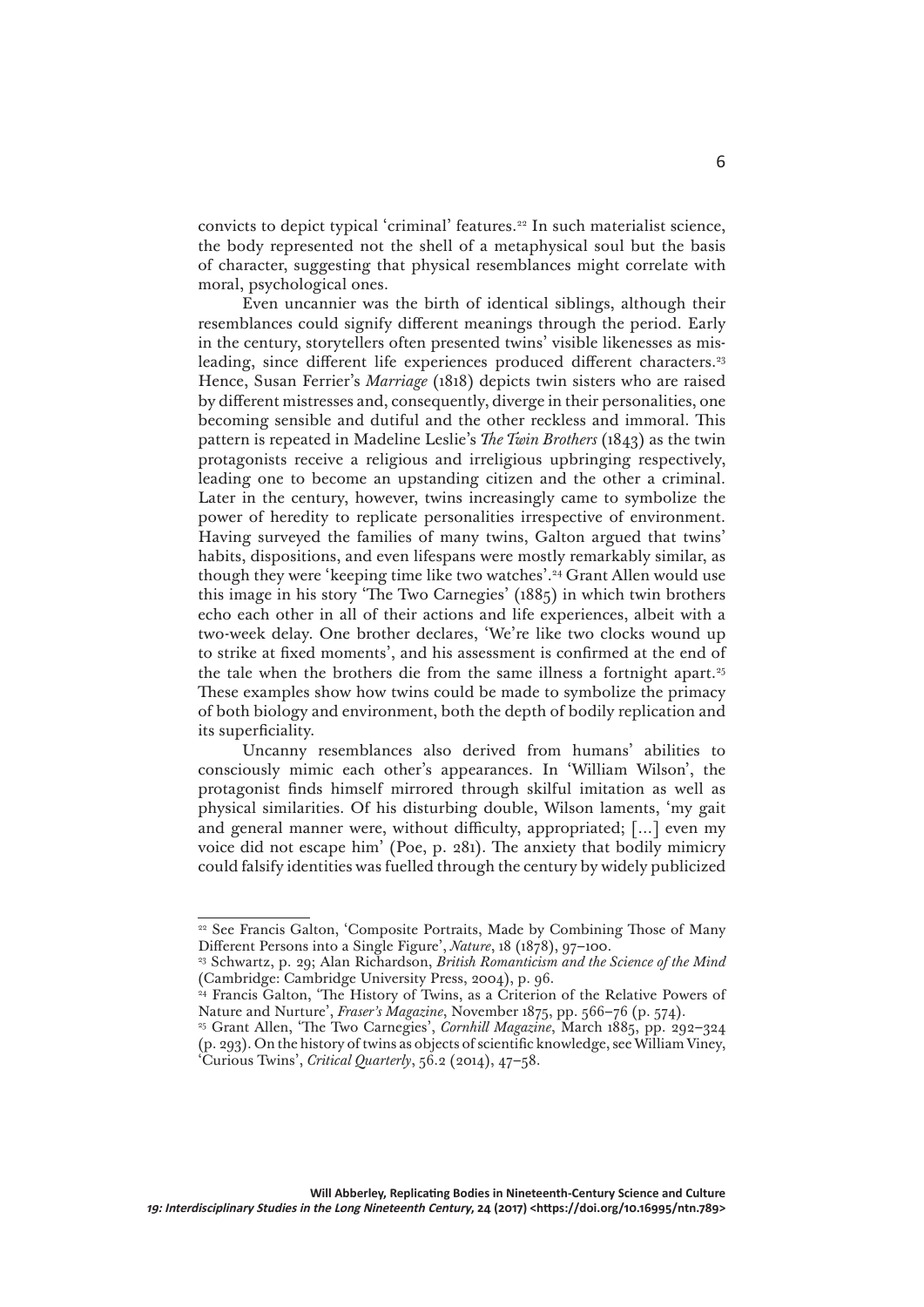cases of imposture, such as the pretended baronet Roger Tichborne.26 The shift to a credit-based economy that loosened class boundaries and the anonymity of modern urban life generated new interest in and concern about individuals posing as people that they were not. William Brewer notes that, in the Romantic period, 'numerous tales about criminal chameleons appeared in the periodical press', which 'condemned the mendacity and criminality of imposters while praising the culprits' acting skills, apparel, handsomeness, charm, and gentility. Courtrooms, prison cells, and scaffolds became stages on which protean swindlers performed before appreciative onlookers.'27 The persistence of these theatrical associations with chameleon criminality can be seen near the end of the century in Grant Allen's novel *An African Millionaire* (1896), which follows the shape-shifting con man Colonel Clay. Clay repeatedly defrauds the mining magnate Sir Charles Vandrift by changing his appearance to look like a succession of different people (including even Sir Charles himself). A former maker of waxwork figures, Clay is said to use his technical skills 'to mould his own nose and cheeks, with wax additions to the character he desires to personate.'28 The disorientating effect of such mimicry is highlighted when Clay is finally caught and put on trial, with the prosecution case consisting of proving that the man in the dock is the same as Clay's various incarnations. Yet, when Sir Charles asserts that he was defrauded by a man posing as a parson, whose photograph is shown to the court, Clay draws attention to another man in the middle of the court. Turning around, Sir Charles is startled to see a parson who 'was — to all outer appearance — the Reverend Richard Brabazon *in propria persona*' (p. 304). The parson in the court turns out to be an accomplice, on whom Clay modelled his disguise, and Clay's identity is finally proved through comparisons of photographs of his different personas. Nonetheless, his misdirection of the court testifies to the dizzying effect of contrived bodily resemblance.

A similar sense of confusion, of reality losing its stable coordinates, runs through Jane Goodall's article, which probes the complex relationship between bodily mimicry and the uncanny. This theme is pursued through a discussion of the Gothic genre and the history of theatre. Goodall shows how fascination with ghosts and other supernatural visions in the

<sup>26</sup> Rohan McWilliam, 'Unauthorized Identities: The Imposter, the Fake and the Secret History in Nineteenth-Century Britain', in *Legitimacy and Illegitimacy in Nineteenth-Century Law, Literature and History*, ed. by Margot C. Finn, Michael Lobban, and Jenny Bourne Taylor (Basingstoke: Palgrave Macmillan, 2010), pp. 67–92.

<sup>27</sup> William D. Brewer, *Staging Romantic Chameleons and Imposters* (Basingstoke: Palgrave Macmillan, 2015), pp. 3–4.

<sup>28</sup> Grant Allen, *An African Millionaire: Episodes in the Life of the Illustrious Colonel Clay* (New York: Arnold, 1897), p. 19. See Christopher Pittard, *Purity and Contamination in Late Victorian Detective Fiction* (Farnham: Ashgate, 2011), pp. 119–44.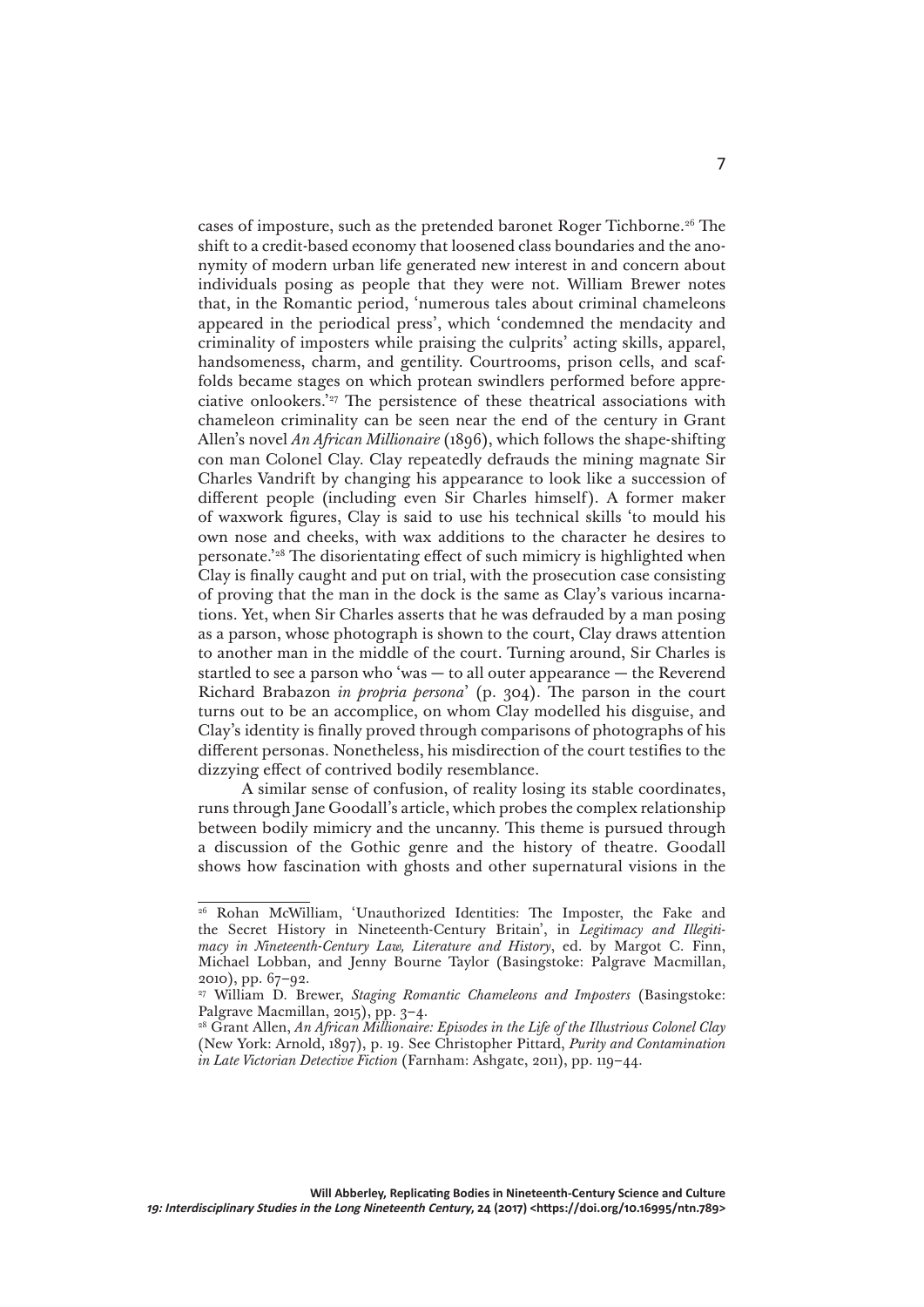period dovetailed with developing ideas in psychology that conceived of the human mind as 'haunted' in various ways, such as by dim memories of ancestral experience. In this context, Goodall suggests, the figure of the uncanny double served to express 'pre-Freudian insights into how the mind hides things from itself'. Bodily replication could present the original in a new light, discovering previously unknown divisions and pluralities.

### **More real than life**

The notion that replication was revelatory, defamiliarizing the original, underpinned the logic of many scientific efforts to mimic organic bodies in the period. Anatomical models displayed normally unperceived structures and details through their stasis and permanence, which enabled close-up, protracted scrutiny. Carin Berkowitz comments that wax models offered 'a way of "seeing" systems of barely visible anatomical parts with clarity, away from the messiness of the body'. By seeking 'to hold nature still', such objects 'served as an intermediate between nature and representation', replicating organic bodies in all of their (usually unseen) details.29 Artificially replicating bodies did not necessarily result in a *trompe l'oeil* but could, conversely, make bodies strange by altering their normal conditions of visibility. This point is highlighted in Kristin Hussey's review of Joseph Towne's medical waxworks at the Gordon Museum of Pathology in London, works which captured the subtle differences in colour and texture of various skin diseases. Similarly, through their atemporality, photographs promised to make visible details of bodies that normally went unremarked. Hence, Darwin's images of faces variously contorted seemed to capture bodies' fleeting emotional states (even though, in reality, these expressions were staged rather than spontaneous).<sup>30</sup> Muybridge and Marey's quick-fire photographs revealed aspects of movement which escaped the eye in real time, such as the ways in which animals ambulated and rolled over in midair so as to land on their feet.31 Artificially replicated bodies could seem more substantial than the bodies they mimicked.

This inversion of the traditional logic of mimesis caused some medical investigators to imagine such technologies as means of capturing personalities as well as physical bodies. The mid-century alienist Hugh Welch Diamond claimed to have treated delusional patients by

<sup>29</sup> Carin Berkowitz, 'Systems of Display: The Making of Anatomical Knowledge in Enlightenment Britain', *British Journal for the History of Science*, 46 (2013), 359–87 (pp. 368–69, 370).

<sup>30</sup> See Phillip Prodger, *Darwin's Camera: Art and Photography in the Theory of Evolution* (Oxford: Oxford University Press, 2009), pp. 219–20.

<sup>&</sup>lt;sup>31</sup> Matthew Brower, *Developing Animals: Wildlife and Early American Photography* (Minneapolis: University of Minnesota Press, 2011), p. 155.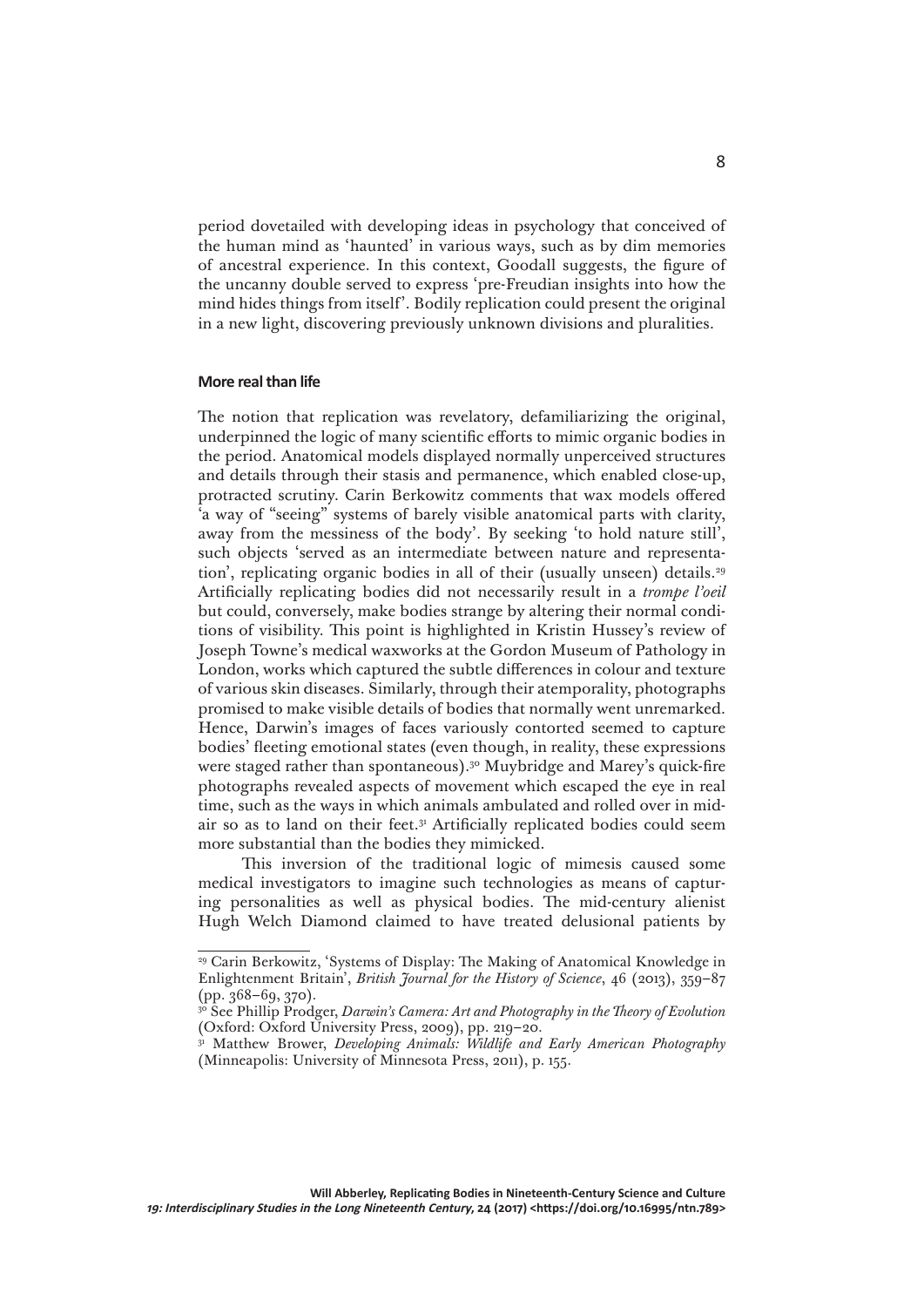photographing them and then showing them the photographs to restore their sense of self.32 In a reversal of the conventional dichotomy between organic authenticity and artificial replication, living bodies were encouraged to replicate their likenesses. Treena Warren's contribution to this issue examines how Victorian medical photography sought to capture and store permanently bodies in various stages of disease and recovery. Warren notes that the medium's association with portraiture shaped the way in which patients were imaged, appearing as individuals in a specific 'social context' rather than as isolated body parts. Again, the replication could seem more substantial than the original, since the latter changed constantly while the model or portrait remained the same. This impression that artificial bodily replications could, perhaps, preserve personalities (or aspects of them) better than the bodies they inhabited was reinforced by the secularization of psychology, as the discipline emphasized the corporeal basis of mind.33 Walter Pater famously characterized human life as a 'continual vanishing away' and a 'strange, perpetual, weaving and unweaving of ourselves'.34 In contrast to this unstable ontology, the artificial likeness represented an impossible bodily permanence, symbolized in Oscar Wilde's *A Picture of Dorian Gray* (1890). Wilde's protagonist acquires the unchanging, youthful features of his painting while the image on canvas becomes decayed and distorted over the years. His iconic story shows the slippage between bodies and their artificial replications that had been long recognized in medicine permeating popular culture.

Anatomical human models further defamiliarized bodies by dividing them into pieces and peeling back tissue to expose internal organs. As Corinna Wagner explores in her article, the removable layers of medical waxworks encouraged anatomists and artists to rethink the relationship between bodily interior and exterior. As models evolved over time, they defamiliarized the human body in line with changing norms of representation. Lorraine Daston and Peter Galison have shown how notions of 'truth-to-nature', which caused earlier investigators to represent natural objects in accordance with ideals of symmetry and perfection, were progressively supplanted by efforts to 'let nature speak for itself'.35 Instead of 'correcting' the individual variations of specimens, anatomical images

<sup>&</sup>lt;sup>32</sup> Hugh Welch Diamond, 'On the Application of Photography to the Physiognomic and Mental Phenomena of Insanity', *Proceedings of the Royal Society*, 8 (1856), p. 117; see Tiffany Watt Smith, *On Flinching: Theatricality and Scientific Looking from Darwin to Shell Shock* (Oxford: Oxford University Press, 2014), p. 183.

<sup>33</sup> Rick Rylance, *Victorian Psychology and British Culture 1850–1880* (Oxford: Oxford University Press, 2000), p. 80.

<sup>34</sup> Walter Pater, *The Renaissance: Studies in Art and Poetry* (London: Macmillan, 1919), p. 235.

<sup>35</sup> Lorraine Daston and Peter Galison, *Objectivity* (New York: Zone Books, 2010), pp. 42, 120.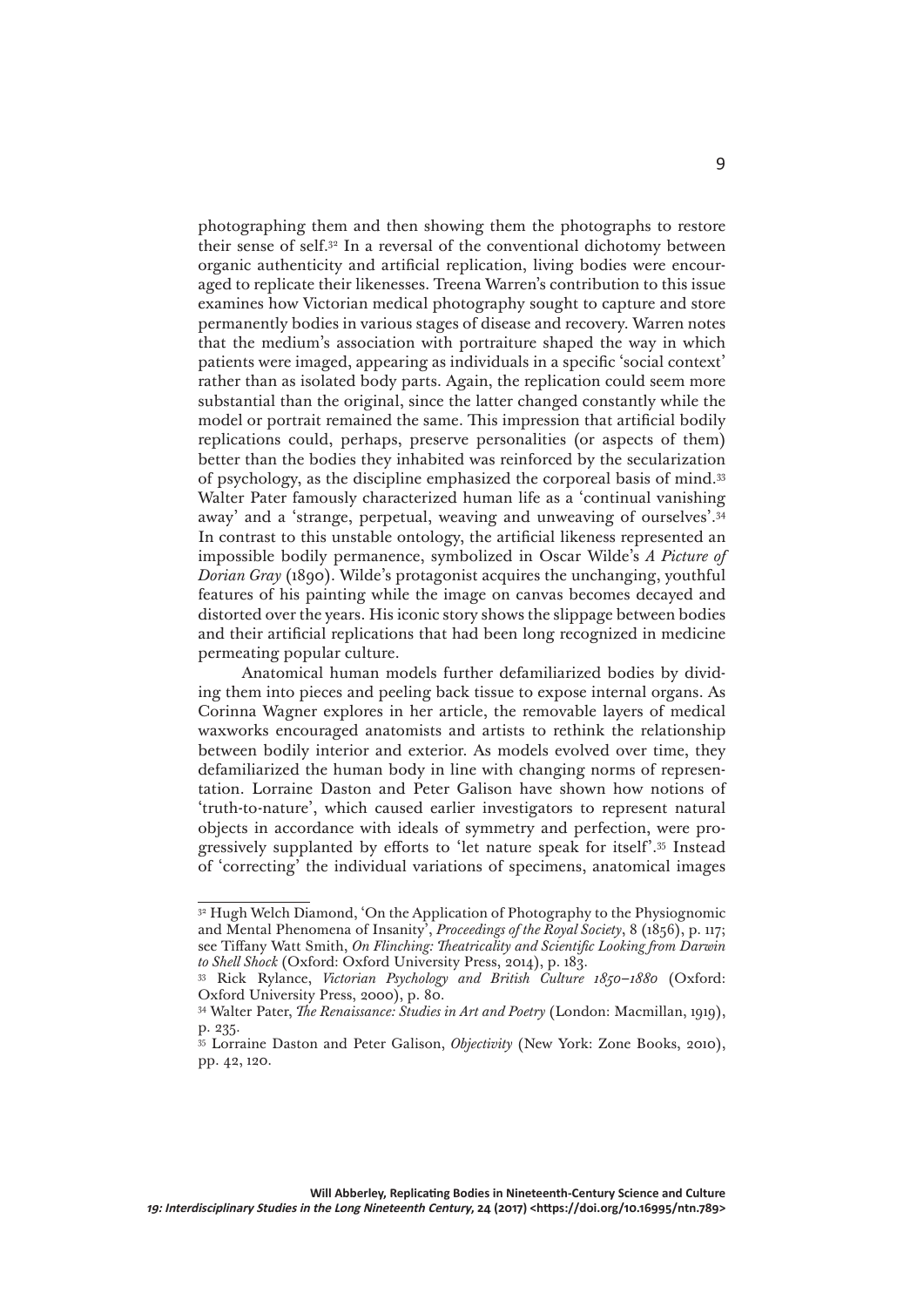and models strove more to reproduce them with minute accuracy.36 While earlier models claimed to replicate bodily ideals never found in reality, others of the mid- to late nineteenth century disorientated the viewer by diverging from conventional bodily representation, depicting strange, pathological abnormalities. This change is reflected in the photographs of diseased bodies discussed by Warren and in Joseph Towne's waxworks. Hussey, discussing the latter, notes that by faithfully replicating the diseased body parts of individuals, sometimes of different racial heritages, Towne's models 'bring a sense of the diverse community of hospital patients'. Medical waxworks drew attention to the changeability, variety, and hidden depths of the human body.

Such innovations promised not only to advance scientific knowledge but also to reset aesthetic values. The anatomist John Marshall wrote in a book aimed at artists, 'the beauty of the human form […] does not by any means reside entirely in its superficial covering, but it depends essentially on that of the structures situated beneath the integument.'37 Bell had promoted his studies of expressive physiology as an aid to artists, and painters such as William Holman Hunt and Dante Gabriel Rossetti studied anatomy in order to reproduce the structures of human tissue with striking 'mimetic accuracy'.38 While earlier commentators had understood artistic imitation as 'a selective, idealizing process which communicates the potential best of nature', the nineteenth-century critic John Ruskin emphasized fidelity to nature's 'infinite variety'.39 Yet Wagner shows that 'aesthetics of anatomical realism' also provoked revulsion for some commentators, who insisted that bodily beauty consisted in the separation of outside from inside. Further, replicating organic bodies with too much precision was also sometimes attacked as a degradation of art, reducing it to a mere mechanical activity bereft of aesthetic judgement or feeling. Ruskin railed against mechanized imitation of nature as mindless, claiming that 'science deals exclusively with things as they are in themselves', while the arts were concerned with 'the appearance of things' and 'the natural impression which they produce upon living creatures'.40 The anatomist might *know* a body by replicating its form precisely in wax or papier mâché, but, in Ruskin's terms, he did

<sup>&</sup>lt;sup>36</sup> Elizabeth Stephens, 'Venus in the Archive: Anatomical Waxworks of the Pregnant Body', *Australian Feminist Studies*, 25 (2010), 133–45 (pp. 134–35).

<sup>37</sup> John Marshall, *Anatomy for Artists* (London: Smith, Elder, 1878), pp. 3–4.

<sup>38</sup> J. B. Bullen, *The Pre-Raphaelite Body: Fear and Desire in Painting, Poetry, and Criticism* (Oxford: Clarendon Press, 1998), p. 11.

<sup>39</sup> George P. Landow, *Aesthetic and Critical Theory of John Ruskin* (Princeton: Princeton University Press, 1971), p. 50; *The Works of John Ruskin*, ed. by E. T. Cook and Alexander Wedderburn, Library Edition, 39 vols (London: Allen; New York: Longmans, Green, 1903–12), iii: *Modern Painters, vol. 1* (1903), p. 145.

<sup>40</sup> *Works of Ruskin*, ed. by Cook and Wedderburn, xi: *The Stones of Venice vol. iii and Examples of the Architecture of Venice* (1904), pp. 47, 48.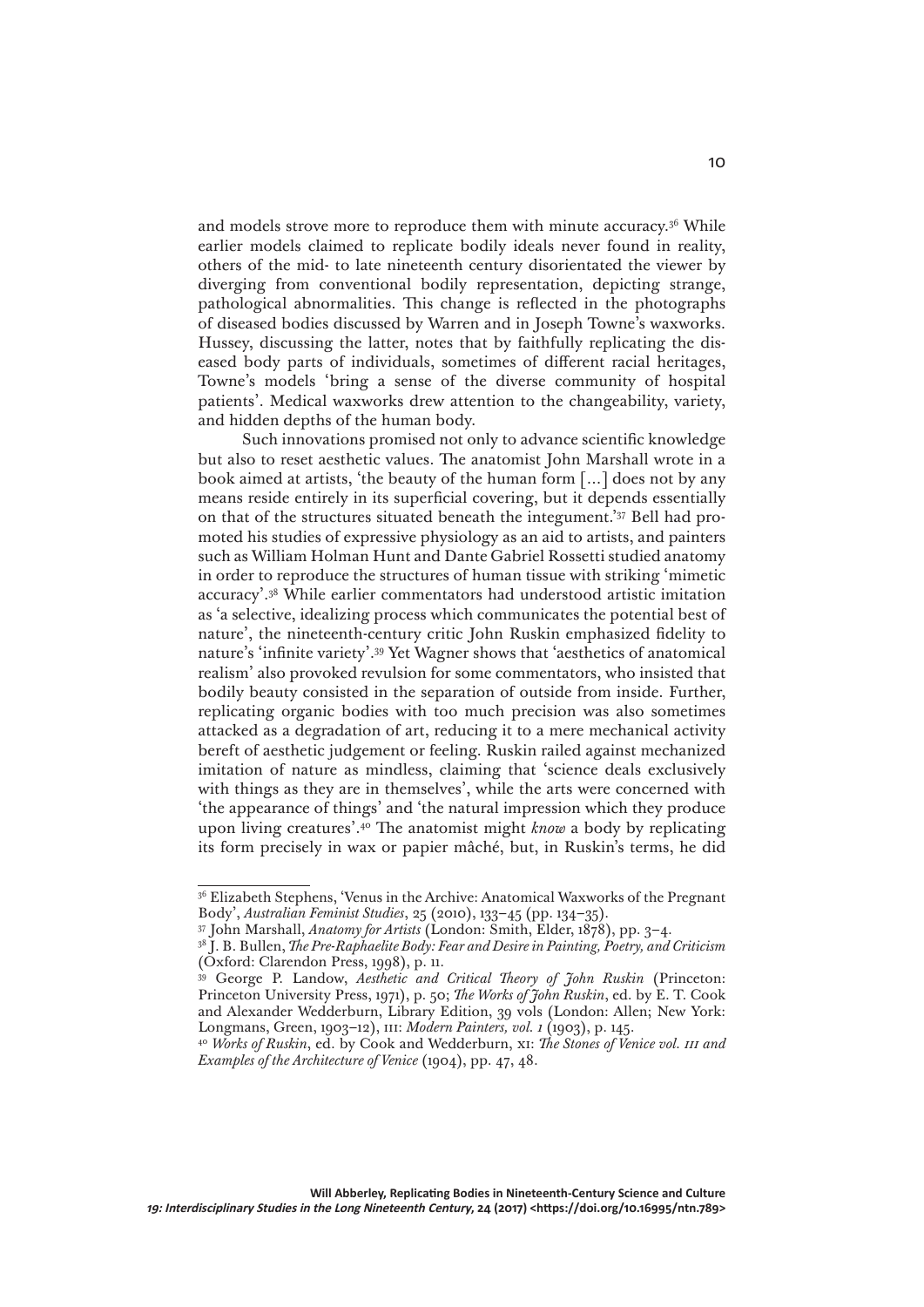not *see* it. Such rhetoric in art criticism cohered with emerging discourses of objectivity which celebrated the supposed unartfulness of science, its imitations being systematic rather than intuitive (Daston and Galison, pp. 124–35).

The association between the replication of bodies and critical distance is also discernible in nineteenth-century theories of acting, which revolved around the replication of emotional expressions. The critic G. H. Lewes commented that the actor could only convincingly represent emotions which he had personally experienced: by calling these feelings to mind, he also produced their natural expressions. Yet, simultaneously, the actor was alienated from these bodily emotions, observing them with cool, intellectual detachment. As Lewes wrote, 'he is a spectator of his own tumult; and though moved by it, can yet so master it as to select from it only those elements which best suit his purpose.'41 Lewes's split between the actor's artistic intellect and the partly involuntary expressions of the body highlights the ontological uncertainty of acting. The actor entrances audiences by being simultaneously himself and someone else, at once contrived and authentic.42

The issue of authenticity was further complicated by audiences' emotional reactions, which theorists also regarded as a kind of involuntary mimicry. Alexander Bain observed that 'we are capable of entering into the situation of the actors, of becoming invested for the time with their mode of excitement'.43 Edmund Burke and Charles Bell had suggested that imitating expressions of emotion aroused the associated emotions in the imitator.44 Bain further suggested that there was in humans 'a tendency to put on the very expression that we witness, and, in so doing, to assume the mental condition itself' (pp. 173–74). This logic of mimetic spectatorship was woven through Darwin's *Expression of the Emotions*, which cited anecdotes of audiences mirroring the gestures of performers through unconscious sympathy.45 The text also repeatedly invited readers to copy the expressions described and depicted in photographs. As Tiffany Watt Smith comments, '*The Expression* works as a theatrical machine […]. Darwin issues

<sup>41</sup> George Henry Lewes, *On Actors and the Art of Acting* (London: Smith, Elder, 1875), pp. 102–03.

<sup>&</sup>lt;sup>42</sup> On the blurred lines between authenticity and theatricality in the period, see Lynn M. Voskuil, *Acting Naturally: Victorian Theatricality and Authenticity* (Charlottesville: University of Virginia Press, 2004).

<sup>43</sup> Alexander Bain, *The Emotions and the Will*, 2nd edn (London: Longmans, Green, 1865), p. 158.

<sup>44</sup> Burke, p. 124; Charles Bell, *The Anatomy and Philosophy of Expression* (London: Murray, 1844), pp. 198–99.

<sup>45</sup> See Tara MacDonald, 'Bodily Sympathy, Affect, and Victorian Sensation Fiction', in *A Feel for the Text: Affect Theory and Literary Critical Practice*, ed. by Stephen Ahern (Basingstoke: Palgrave Macmillan, forthcoming).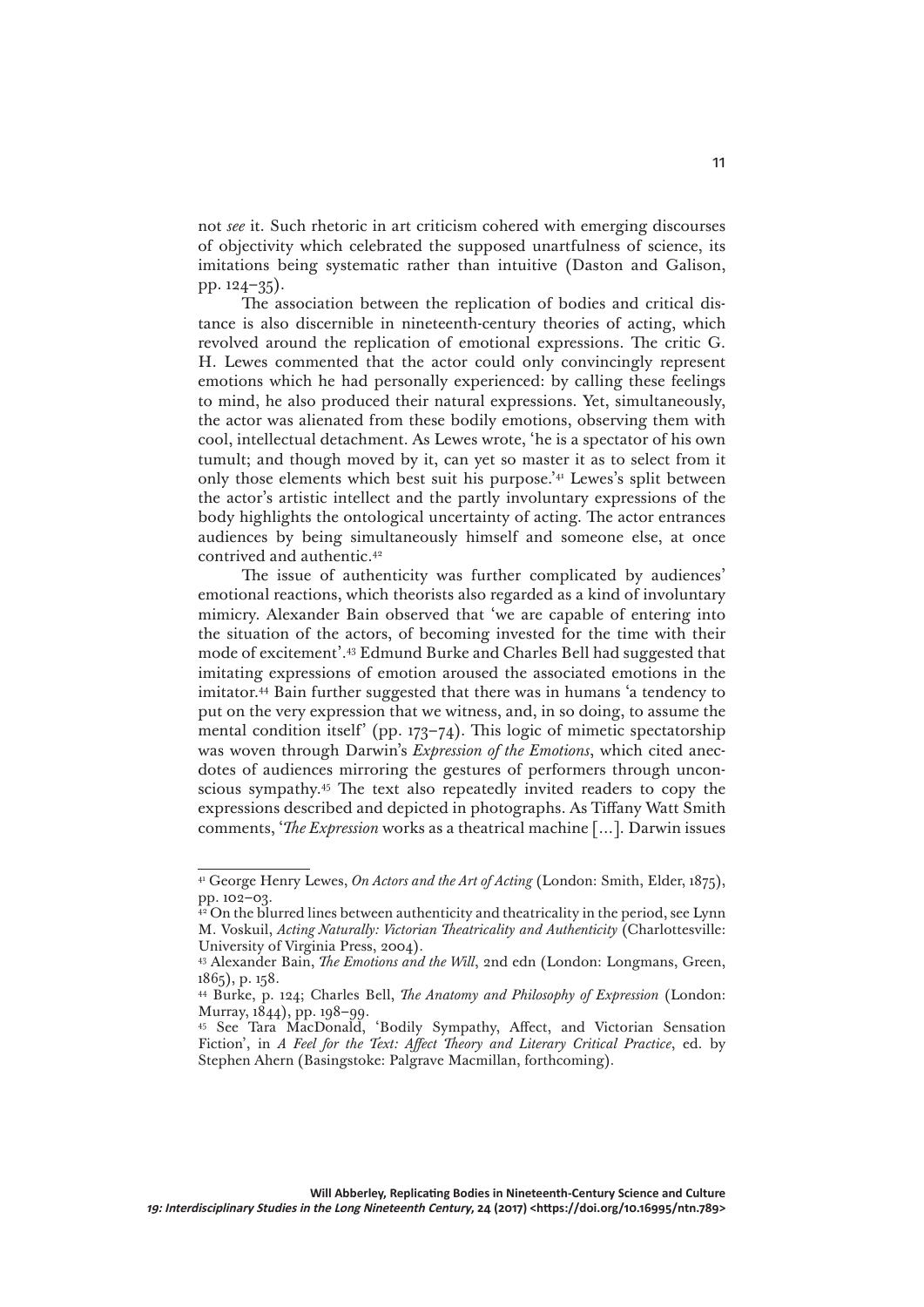stage directions, tantalizing and explicit requests that his readers artificially reproduce emotions' (p. 77). Goodall notes that ideas of the human body being somehow primed to replicate emotions signalled by other bodies prefigures concepts in recent psychology of 'mirror neurons', by which people's brains echo the neural activity of others whom they observe. The irony of such affective mimicry was that the actors might feel less inwardly moved than the spectators (Bain, p. 175). The latter's mimetic emotions were, in a sense, more authentic than their sources, which could be calculated copies of others' outward movements. This paradox of emotional authenticity generated by contrived bodily imitation can be seen at work in Wilde's *Dorian Gray* when the protagonist falls in love with the actress Sibyl Vane. Dorian is bewitched by Sibyl's performances before she has experienced the womanly emotions she represents. Once she has returned his love, however, her efforts to depict it on stage fall flat in Dorian's eyes, causing him to revile her. While Sibyl views her acting as 'shadows' and 'but a reflection' of true feelings, Dorian is unmoved by her professions of love for him off the stage, regarding them as 'absurdly melodramatic'.46 His response ironically confirms the claim of his hedonistic friend Lord Henry that acting is 'so much more real than life' (p. 67). Mimicry could unite bodies in sympathy but also alienate them from each other as performers' bodies became screens onto which spectators projected their solipsistic fantasies.

#### **Mimicry as primitivism and progress**

Another characteristic frequently associated with bodily imitation in the period was primitiveness. While recognizing its centrality to social life, Burke cautioned that, with only imitation to guide them, humans would 'remain as brutes do', uniform and unable to think for themselves (p. 30). In 1832, during the *Beagle* voyage, Darwin famously encountered native Fuegians and concluded that their savagery was characterized by their imitative abilities. He later wrote:

> As often as we coughed or yawned, or made any odd motion, they immediately imitated us. […] They could repeat with perfect correctness each word in any sentence we addressed them [...]. All savages appear to possess, to an uncommon degree, this power of mimicry.47

<sup>46 &#</sup>x27;The Picture of Dorian Gray', in *The Complete Works of Oscar Wilde*, intr. by Merlin Holland, 5th edn (Glasgow: HarperCollins, 2003), pp. 17–159 (pp. 71, 73). 47 Charles Darwin, *Journal of Researches*, 2nd edn (London: Murray, 1845), p. 206.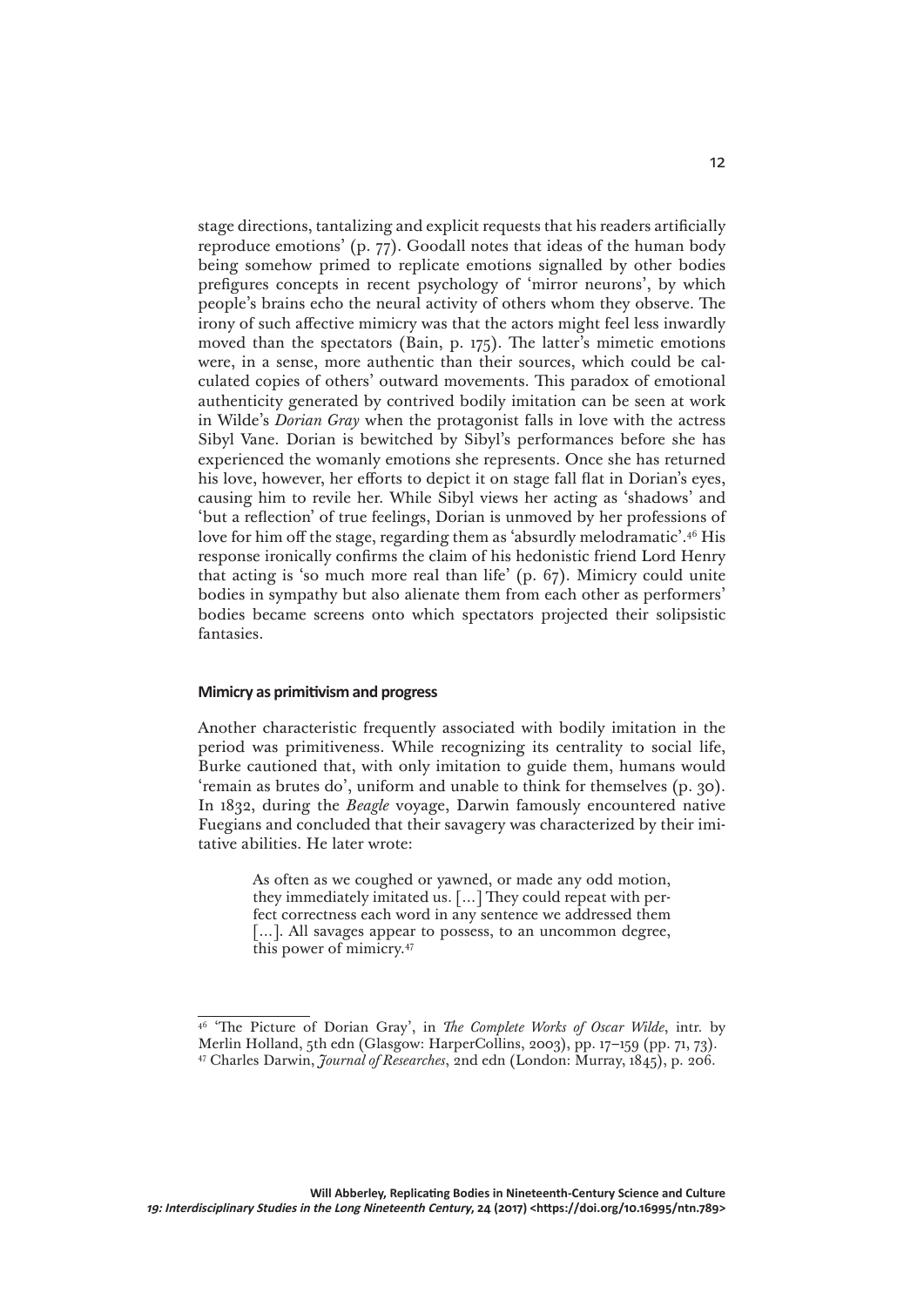Through the century, mimicry's supposed primitiveness caused it to be similarly associated with animals, children, the mentally disabled, and women, all of which could be made to represent what Darwin referred to as 'the lower types of mankind'.48 In demonstrations of mesmerism, the impotence of the mesmerized subject seemed to be shown by a strong, newfound tendency to mimicry.49 As psychiatry developed, alienists argued that the primitiveness of mimicry was illustrated by its persistence after brain damage or disease stripped patients of speech and other mental faculties. Frederic Bateman related his observations of a 'human parrot' in an asylum who could only copy the words and movements of others.<sup>50</sup> John Stuart Mill echoed the association of mimicry with animality in his defence of personal liberty, declaring: 'He who lets the world, or his own portion of it, choose his plan of life for him, has no need of any other faculty than the ape-like one of imitation.'51 In this context, mimicry could be imagined as the antithesis of human reason: an automatic, bestial instinct.

These animalistic associations fitted with fears of working-class rebellion as commentators presented the lower orders as irrational imitators, easily swayed towards mass violence. Dugald Stewart wrote of 'the rapidity with which convulsive and hysterical disorders are propagated among a crowd' through 'sympathetic imitation'.52 Scholars have mapped the influence of such ideas of dangerous imitative contagion through such novels of urban life as Maria Edgeworth's *Harrington* (1817) and Elizabeth Gaskell's *Mary Barton* (1848).53 The notion that imitation is a subversive force in social life permeates Henry Cockton's *The Life and Adventures of Valentine Vox, the Ventriloquist* (1839–40), which is discussed in Christopher Pittard's contribution. The mischievous Valentine disrupts public events by mimicking voices, throwing the crowds into confusion and panic. Pittard argues that the novel frames ventriloquism as an anarchic, primitive activity which Valentine must ultimately renounce as he matures. Further, Valentine's deliberate mimicries are triggers to the unconscious emotional contagion of the crowd, which quickly acquires a momentum of its own. As

<sup>48</sup> Charles Darwin, *The Descent of Man*, 2 vols (London: Murray, 1871), i, 121.

<sup>49</sup> Amy Lehman, *Victorian Women and the Theatre of Trance: Mediums, Spiritualists and Mesmerists in Performance* (Jefferson, NC: McFarland, 2009), p. 43.

<sup>50</sup> Frederic Bateman, *On Aphasia: The Localisation of the Faculty of Articulate Language* (London: Churchill, 1870), p. 111.

<sup>51</sup> John Stuart Mill, *On Liberty* (London: Parker, 1859), p. 106.

<sup>52</sup> *The Works of Dugald Stewart*, 7 vols (Cambridge, MA: Hilliard and Brown, 1829), iii: *Elements of the Philosophy of the Human Mind (cont.)*, 145, 136. See Mary Fairclough, *The Romantic Crowd: Sympathy, Controversy and Print Culture* (Cambridge: Cambridge University Press, 2013), pp. 125–66.

<sup>53</sup> See John Plotz, *The Crowd: British Literature and Public Politics* (Berkeley: University of California Press, 2000), pp. 43–66; Jill L. Matus, '*Mary Barton* and *North and South*', in *The Cambridge Companion to Elizabeth Gaskell*, ed. by Jill L. Matus (Cambridge: Cambridge University Press, 2007), pp. 27–45 (pp. 31–32).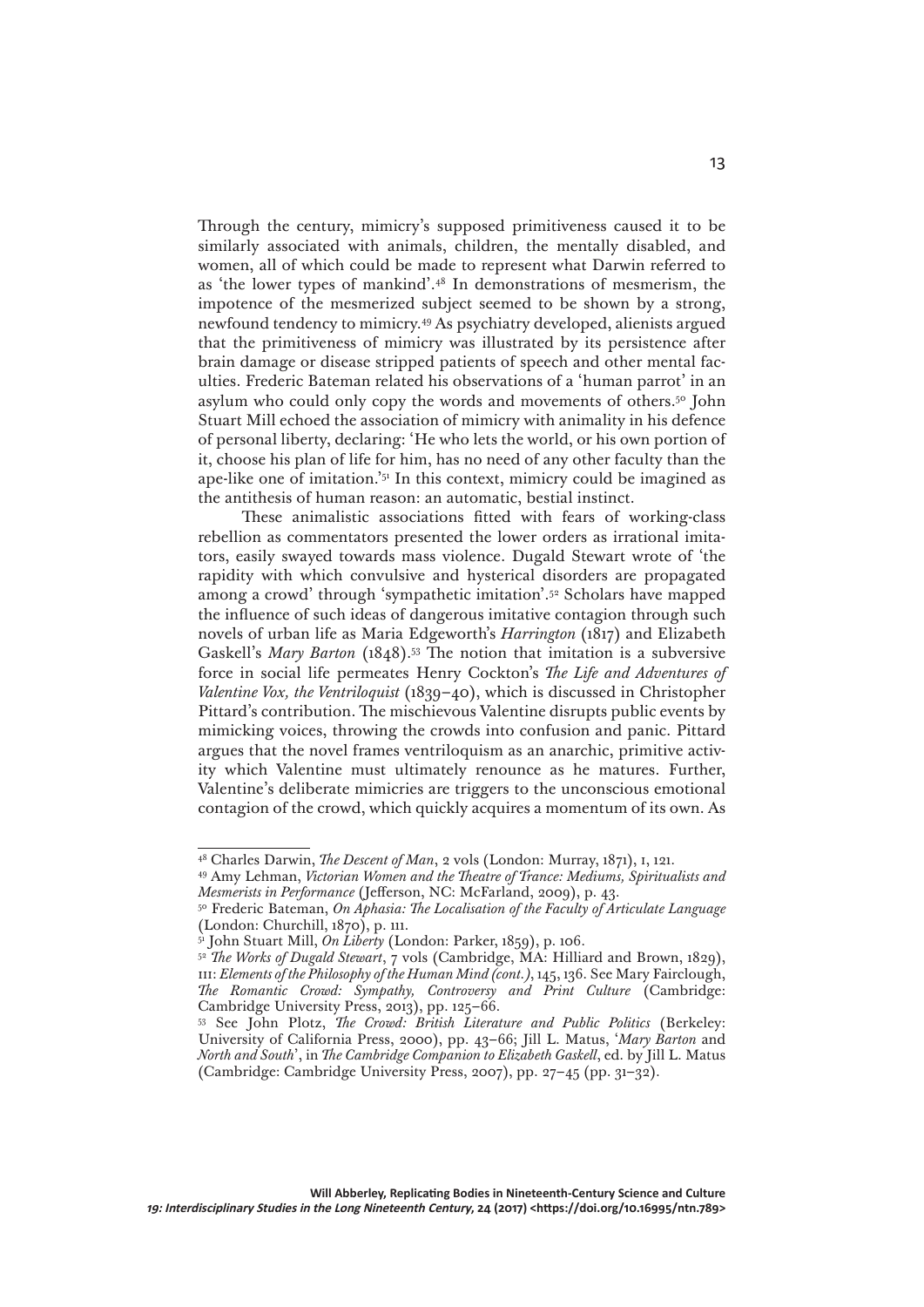Pittard writes, once Valentine has raised an alarm, 'the terrorized bodies of the crowd start replicating each other, at which point the [vocal] terrorist is no longer required.' Such representations prefigured the views of later social theorists such as Gabriel Tarde and Gustave Le Bon. Tarde described the violent mob as 'a spontaneous generation' with its own mindless momentum: 'Thousands of men crowded together soon form but a single animal, a wild beast without a name, which marches to its goal with an irresistible finality.'54 Le Bon similarly claimed that the masses were liable to copy radical individuals: 'It is not with arguments but with models that crowds are guided. In every age, there is a small number of individualities which transmit their actions and are imitated by the unconscious mass.'<sup>55</sup>

Yet the view of mimicry as an animalistic instinct, opposed to reason, was undermined through the century as psychologists increasingly discussed it as an essential element of learning. Bain claimed that 'by a process of observation and induction, every child comes to know the meaning of a smile or a frown, of tones soft and mild, or harsh and hurried' (p. 173). By imitating other bodies, he suggested, humans became more than bodies, regarding bodily movements and attitudes as potential symbols with diverse significations. Seemingly mindless imitation might lay the basis of mental association and ideas. Speculations on the origin of language frequently focused upon imitation, with philologists such as Frederic William Farrar positing that speech began with mimicry of natural sounds.<sup>56</sup> While the anti-evolutionist Friedrich Max Müller mocked such 'bow-wow' theories of language origins, Darwin viewed them as a useful model for imagining the transition from animal signals to human symbols.57 'It does not appear altogether incredible', Darwin wrote,

> that some unusually wise ape-like animal should have imitated the growl of a beast of prey, so as to indicate to his

<sup>54</sup> Gabriel Tarde, *Penal Philosophy*, trans. by Rapelje Howell (Boston, MA: Little, Brown, 1912), p. 323.

<sup>55 &#</sup>x27;Ce n'est pas avec des arguments, mais avec des modèles, qu'on guide les foules. À chaque époque, il y a un petit nombre d'individualités qui impriment leur action et que la masse inconsciente imite' (my translation); Gustave Le Bon, *L'Homme et les sociétés*, 2 vols (Paris: Place, 1988), ii, 116–17.

<sup>56</sup> Frederic William Farrar, *On the Origin of Language* (London: Murray, 1860), p. 75. On the cultural history of ideas of language evolution, see Christine Ferguson, *Language, Science and Popular Fiction in the Victorian Fin-de-Siècle: The Brutal Tongue* (Aldershot: Ashgate, 2006); Gregory Radick, *The Simian Tongue: The Long Debate about Animal Language* (Chicago: University of Chicago Press, 2007); Will Abberley, *English Fiction and the Evolution of Language, 1850–1914*, Cambridge Studies in Nineteenth-Century Literature and Culture, 101 (Cambridge: Cambridge University Press, 2015).

<sup>57</sup> Friedrich Max Müller, *Lectures on the Science of Language*, 3rd edn (London: Longmans, Green, 1862), p. 365.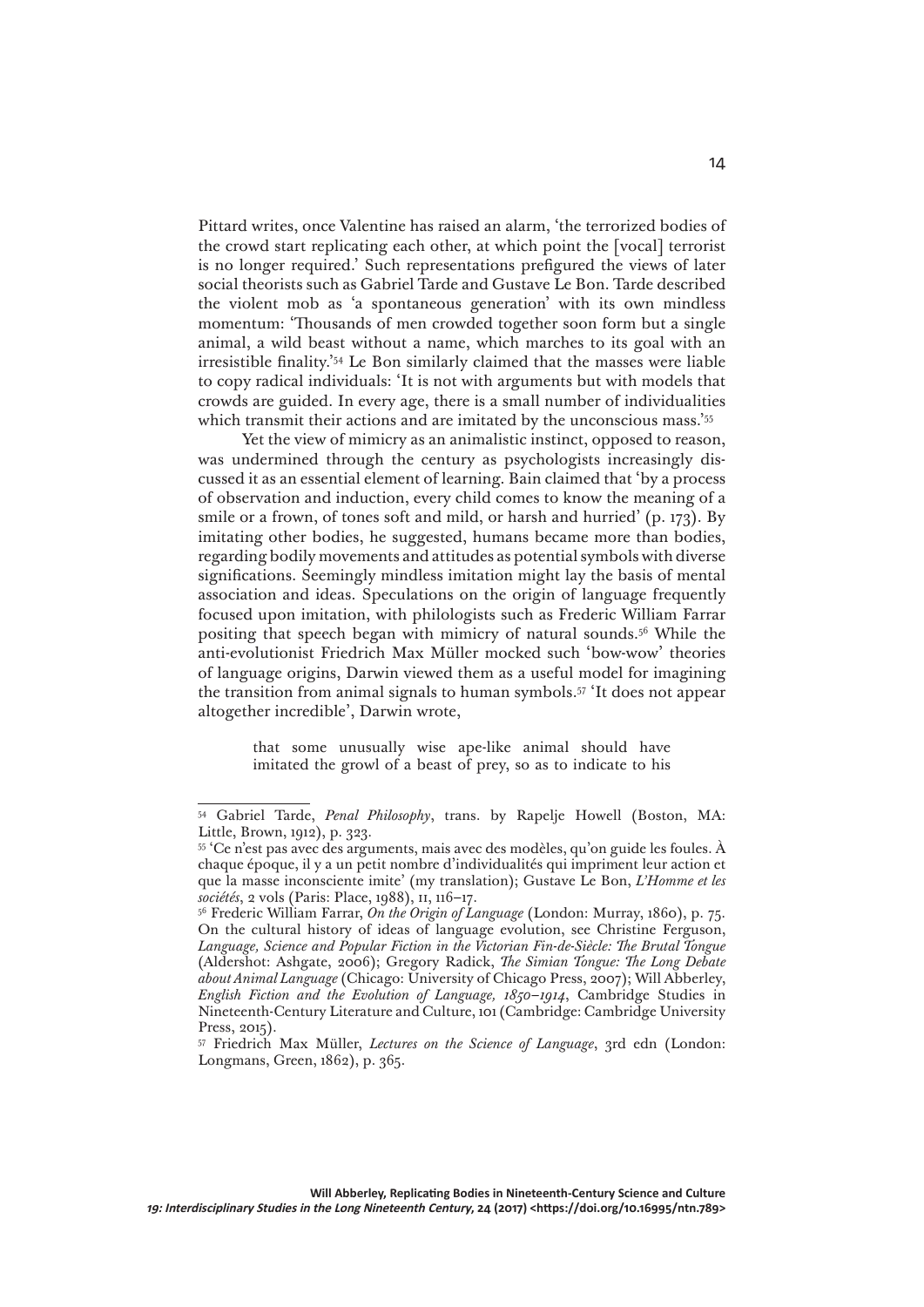fellow-monkeys the nature of the expected danger. And this would have been a first step in the formation of a language. (*Descent of Man*, i, 57)

In the 1890s, Baldwin went further, arguing that imitation was 'the physical basis of memory. A memory is a copy for imitation taken over from the world into consciousness.' In Baldwin's view, the mental categories through which people made sense of the world were merely organized 'copies' of sensory images. Human subjectivity and identity thus dissolved into tissues of imitation, as Baldwin explained: 'Volition arises when a copy remembered vibrates with other copies remembered or presented, and when all the connexions, in thought and action, of all of them are together set in motion incipiently.'58 Such psychological theory found a literary echo in Wilde's epigram: 'Most people are other people. Their thoughts are someone else's opinions, their lives a mimicry, their passions a quotation.'59 Traditional notions of metaphysical mind or soul were being undercut by a materialist psychology which depicted these concepts as illusions conjured by bodies echoing each other.

The idea that humans were replicating machines energized popular comparisons of their activities to technologies which seemed to reproduce human presences, such as photography and sound recording. Tarde presented humans as animate cameras, describing imitation as 'the quasiphotographic reproduction of a cerebral image upon the sensitive plate of another brain' (*Laws of Imitation*, p. xiv). Anne Stiles has shown that late-Victorian detective fiction frequently depicted the brain as a recordingreproduction device, with characters' 'photographic' or phonographic memories supplying crucial clues to solving mysteries.<sup>60</sup> At the turn of the century, the French philosopher Henri Bergson proposed that humour derived from mechanical repetition in human behaviour. Indeed, Bergson argued that humans' ludicrousness derived from their imitability: a person could only be mimicked, and so mocked, he claimed, when they resembled a predictable machine instead of a 'living personality'.<sup>61</sup> Yet perhaps every personality could appear mechanistic and repetitive when considered as a social unit. Musing on the unoriginality of most public discourse, H. G. Wells remarked:

<sup>58</sup> J. Mark Baldwin, 'Imitation: A Chapter in the Natural History of Consciousness', *Mind*, n.s., 3 (1894), 26–55 (pp. 30, 35).

<sup>59 &#</sup>x27;De Profundis', in *Complete Works of Oscar Wilde*, pp. 980–1059 (p. 1030).

<sup>60</sup> Anne Stiles, *Popular Fiction and Brain Science in the Late Nineteenth Century*, Cambridge Studies in Nineteenth-Century Literature and Culture, 78 (Cambridge: Cambridge University Press, 2012), pp. 85–118.

<sup>61</sup> Henri Bergson, *Laughter: An Essay on the Meaning of the Comic*, trans. by Cloudesley Brereton and Fred Rothwell (New York: Macmillan, 1914), p. 33.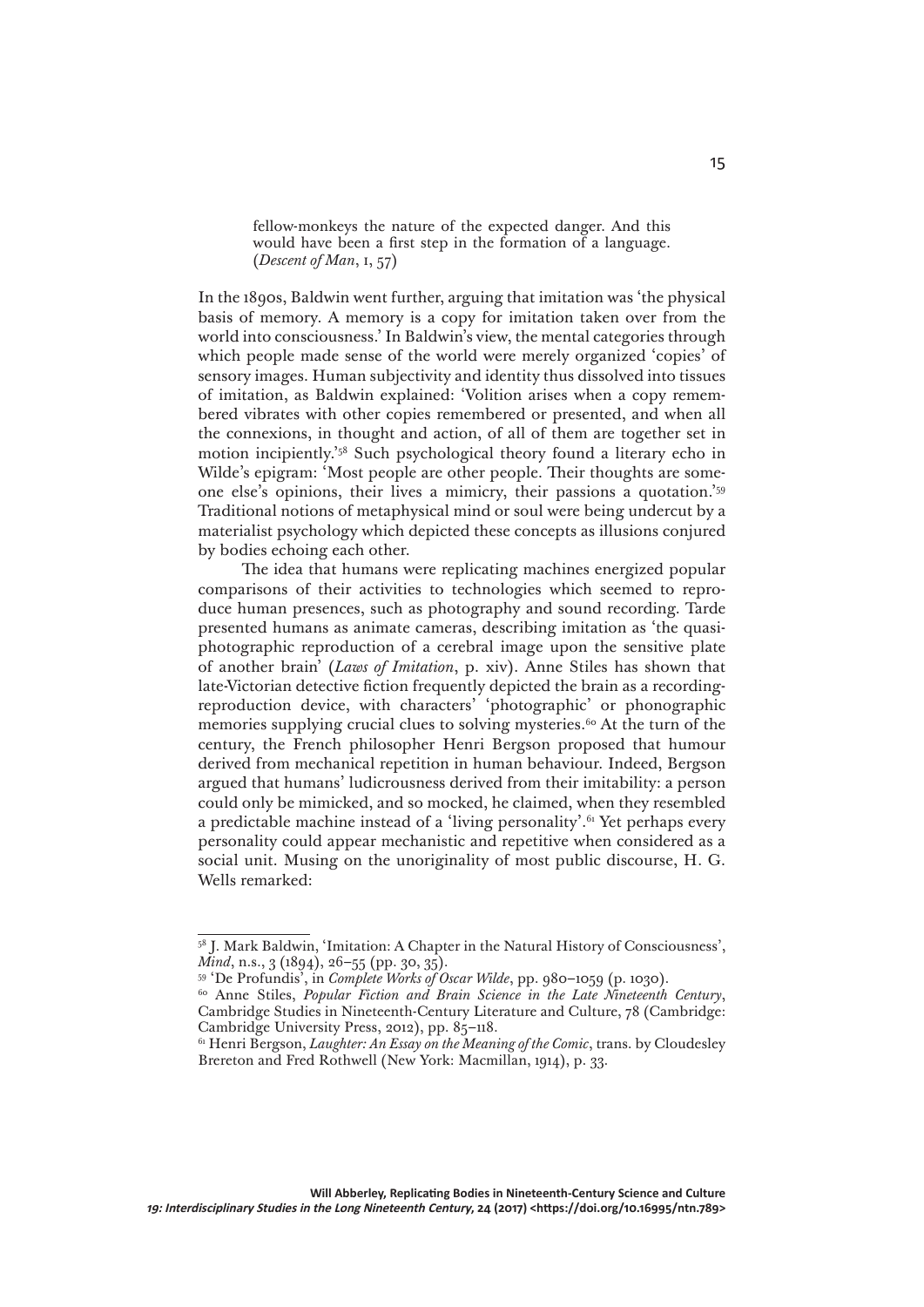There is something of the phonograph in all of us, but in the sort of eminent person who makes public speeches about education and reading, and who gives away prizes and opens educational institutions, there seems to be little else but gramophone. […] Gramophones thinly disguised as bishops, gramophones still more thinly disguised as eminent statesmen, gramophones K.C.B. and gramophones F.R.S. have brazened it at us time after time.62

In another essay, Wells similarly complains about the social conventions which compel people to engage in repetitive small talk. He suggests that this 'social law of gabble' could be satisfied at dinner gatherings by each diner placing a phonograph 'under his chin' to do the gabbling for him.<sup>63</sup> Instead of representing an authentic origin for mechanical replications, the human body becomes yet another replicating machine.

Such mechanical coldness was countered by other views of bodily imitation as the basis of fellow feeling and morality. Bain claimed that mimicry formed 'the real source […] of our generous, humane, and social sentiments' (p. 179). Interestingly, he suggested that the unconscious part of imitation rendered it morally superior to conscious moral calculations, since the latter usually involved elements of self-interest while the former was wholly selfless. 'The outburst of pure sympathy', Bain wrote, led one 'to sacrifice or give up a portion of one's own personality or happiness, without a thought of reciprocity or reward' (p. 180). This idea of partly renouncing one's personality and entering into another's was fundamental to the later concept of empathy, coined by the psychologist Edward Titchener in 1909.64 The word was a translation of the German *Einfühlung*, which meant 'feeling one's self into the place' of someone or something, a concept which Vernon Lee adopted to theorize aesthetic experience.<sup>65</sup> Lee argued that the perception of beauty or ugliness in objects involved the spectator unconsciously mimicking them, and these bodily movements triggered positive or negative emotions. In this way, the 'subjective' action of bodily mimicry could be imagined as undergirding 'objective' mental life.<sup>66</sup> Similarly, at the turn of the century, intellectuals increasingly celebrated imitation as a healthy and necessary part of social life. Tarde defined 'society' as 'a group

<sup>62</sup> H. G. Wells, *An Englishman Looks at the World* (London: Cassell, 1914), p. 240.

<sup>63</sup> H. G. Wells, *Certain Personal Matters: A Collection of Material Mainly Autobiographical* (London: Lawrence & Bullen, 1898), p. 36.

<sup>64</sup> Edward Bradford Titchener, *Lectures on the Experimental Psychology of the Thought-Processes* (New York: Macmillan, 1909), pp. 21–22, 91, 185.

<sup>&</sup>lt;sup>65</sup> See Carolyn Burdett, "The subjective inside us can turn into the objective outside": Vernon Lee's Psychological Aesthetics', *19: Interdisciplinary Studies in the Long Nineteenth Century*, 12 (2011) [<http://doi.org/10.16995/ntn.610](http://doi.org/10.16995/ntn.610)>.

<sup>66</sup> Vernon Lee and Clementina Anstruther-Thomson, *Beauty and Ugliness and Other Studies in Psychological Aesthetics* (London: John Lane, 1912), p. 239; Burdett, p. 2.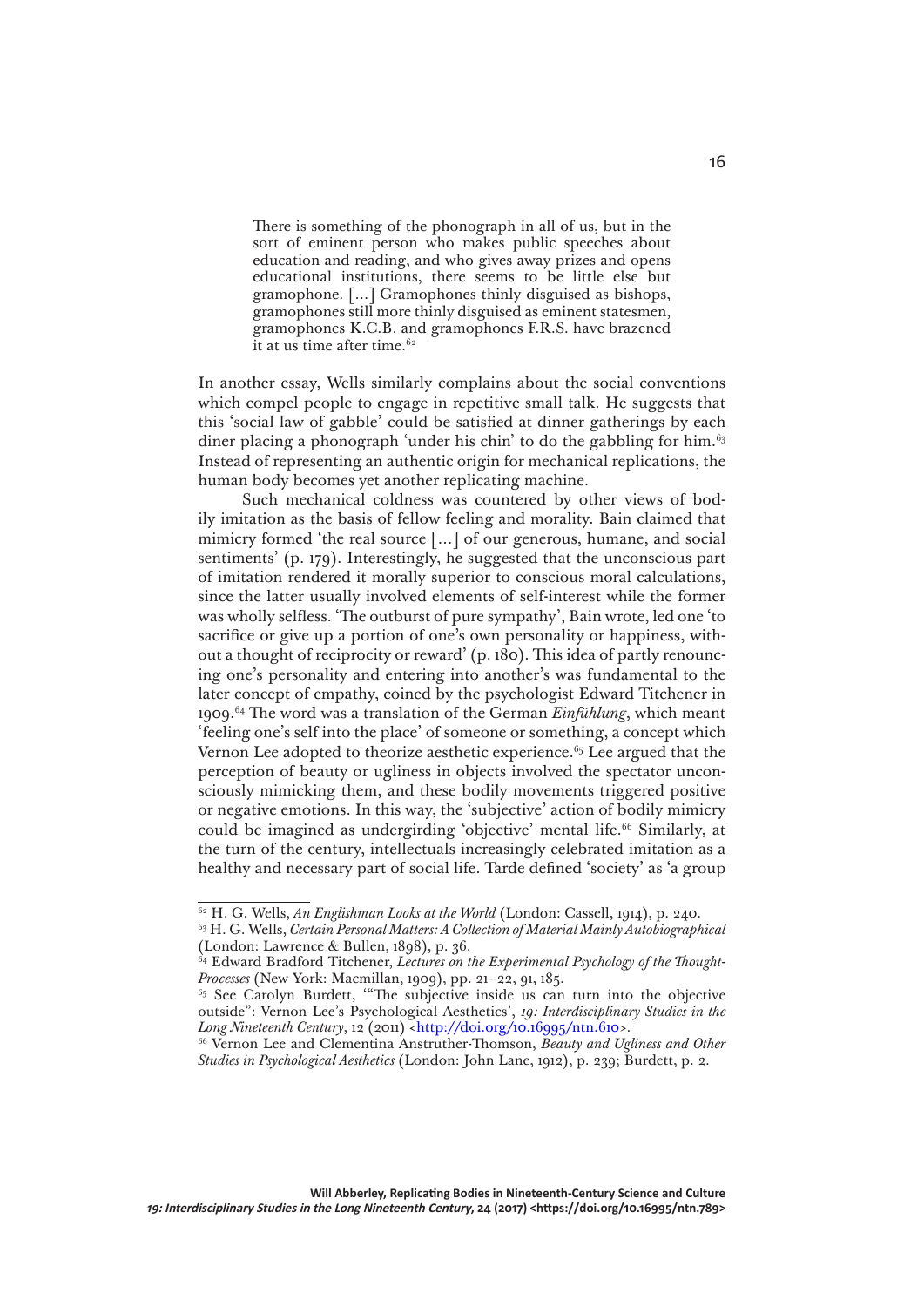of beings who are apt to imitate one another' (*Laws of Imitation*, p. 68). The American philosopher Josiah Royce argued that humans were only able to share mental concepts and understand each other's points of view through imitation: 'If you laugh, I know what you mean just in so far as, under similar circumstances, I can join with you and laugh heartily also […]. What I cannot interpret by imitation, I cannot definitely realize as another man's experience.'67 Instead of representing the bestial or savage, mimicry could be associated with sensibility and openness: the glue of civilization. Susan Glenn notes that these intellectual discussions were mirrored in turn-of-thecentury popular culture via a craze for mimetic performances on the vaudeville stage which celebrated a multiform, labile sense of self.<sup>68</sup> Mimicry could be celebrated as a vehicle of sympathy and imagination.

Despite the rhetoric which associated mimicry with primitiveness, the capacity of the disempowered to mimic their oppressors could also undermine such hierarchized identities. Nineteenth-century colonialism was sometimes rationalized through a rhetoric of bodily replication, such as in Thomas Babington Macaulay's call for the creation of 'a class of persons Indian in blood and colour, but English in tastes, in opinions, in morals and in intellect'.69 Macaulay's image of Indian civil servants of the British Empire exemplifies the paradox of the mimetic colonial subject described by Homi Bhabha as 'almost the same, but not quite' as his colonial master. While Macaulay seems to downplay the importance of racial differences, suggesting that Indians might become 'English' in character, his continued recognition of their 'blood and colour' points to the impossibility of ever fully escaping a subordinate position as the colonized. However, Bhabha notes that such mimicry also destabilized colonial power by accentuating the performative and non-essential nature of identity.70 Tiziana Morosetti touches upon this ambiguity in her article on efforts to replicate the 'exotic' body on the nineteenth-century British stage. Like ethnological shows and exhibitions which attracted large crowds through the century, theatre

<sup>67</sup> Josiah Royce, *Studies of Good and Evil: A Series of Essays upon Problems of Philosophy and of Life* (New York: Appleton, 1898), pp. 219–20.

<sup>68</sup> Susan A. Glenn, '"Give an Imitation of Me": Vaudeville Mimics and the Play of the Self', *American Quarterly*, 50 (1998), 47–76 (pp. 60–69).

<sup>69</sup> Thomas Babington Macaulay, 'Minute on Indian Education', excerpt in *The Post-Colonial Studies Reader*, ed. by Bill Ashcroft, Gareth Griffiths, and Helen Tiffin (London: Routledge, 2002), pp. 428–30 (p. 430).

<sup>70</sup> Homi K. Bhabha, *The Location of Culture* (London: Routledge, 1994), pp. 122, 89. On indigenous 'copying' of colonizers, see also, Michael Taussig, *Mimesis and Alterity: A Particular History of the Senses* (New York: Routledge, 1993), pp. 13–17. Luce Irigaray similarly argued that women had been historically forced into 'mimicry' due to male dominance of discourse, yet such female mimicry could also be subversive, challenging the supposed naturalness of gender identities: see Luce Irigaray, *This Sex Which Is Not One*, trans. by Catherine Porter and Carolyn Burke (Ithaca: Cornell University Press, 1985), p. 76.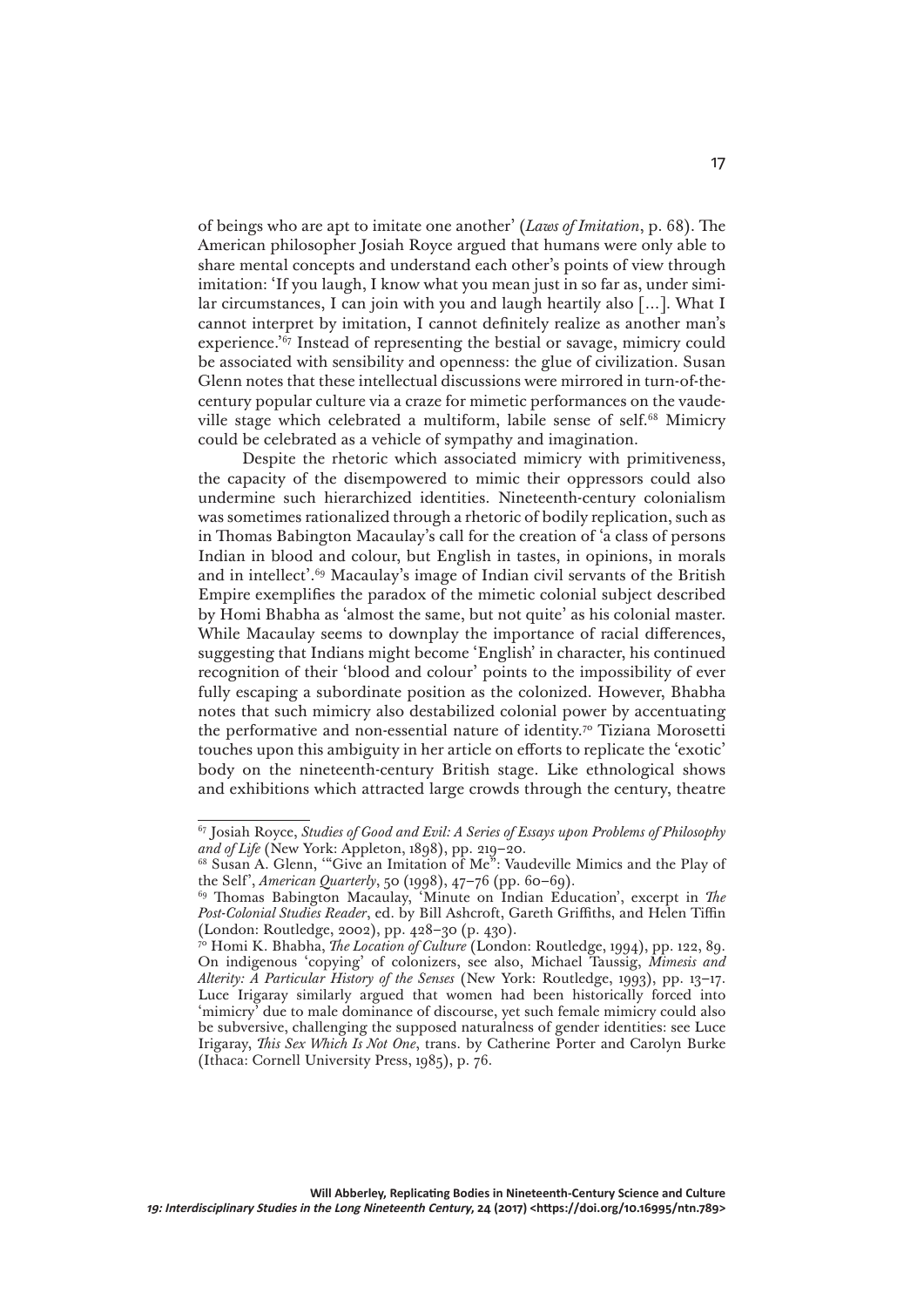sought to reproduce the world (and growing British Empire) in miniature by displaying varieties of racialized bodies. Yet, as Marty Gould has shown, imperialist theatre also reflected anxieties about the potential erosion of differences between colonizer and colonized, such as in the figure of the English emigrant 'gone native'.<sup>71</sup> Morosetti designates theatrical replications of the exotic body 'simulacra', since they combined efforts to reproduce accurately the details of different peoples (such as Zulu assegais, shields, and vocalizations) while also deploying stylized conventions of the exotic. Aside from non-white performers and whites made up to look exotic, Morosetti suggests that bodies were also exoticized indirectly by decorative background features. She thus argues that the replication of stock exotic objects and imagery could sometimes highlight 'the fictionality of the exotic body'. Behind the illusion of theatre replicating the peoples of the world on stage lay the suggestion that it was only replicating visual clichés. Supposed mimetic resemblance merged into arbitrary signification and endless chains of reference.

This last point underlines how mimicry and bodily replication in the nineteenth century occurred not only in material contexts but also semiotic ones, which problematized the dichotomy of copy and original. Anatomical models, images, and stuffed specimens not only replicated specific organic bodies but also constructed typical standards against which those bodies could be judged. Even though their makers often sought faithfully to copy examples from nature, such objects inevitably acquired an ideality through their privileged position as representatives of species and varieties of human life. Their value was relational rather than individual, serving to illustrate wider systems of organic difference.<sup>72</sup> Representing organic bodies meant not merely replicating them physically but also ordering and making sense of them, turning them into icons of ideal types. The infinite variety of nature, so celebrated by Romantic philosophers and poets, precluded artificial mimicry of it. Instead, as Ruskin argued, art (and, by extension, all representation) could only depict phenomenal experiences of nature (iii, 104). Nature's resistance to mimicry was further underlined by evolutionary theory, which replaced the model of fixed essences and types with constant change. On the grand, Darwinian scale, bodies dissolved into fleeting spectres: only the abstract processes of change, imaged in Darwin's diagram of species branching out from a common source, could be regarded as real.73 Hence, while art and popular culture strove to replicate

<sup>71</sup> Marty Gould, *Nineteenth-Century Theatre and the Imperial Encounter*, Routledge Advances in Theatre and Performance Studies, 18 (New York: Routledge, 2011), pp. 114–38.

<sup>&</sup>lt;sup>2</sup> Thomas Thiemeyer, 'Work, Specimen, Witness: How Different Perspectives on Museum Objects Alter the Way They Are Perceived and the Values Attributed to Them', *Museum and Society*, 13 (2015), 396–412 (pp. 402–03).

<sup>73</sup> James Krasner, *The Entangled Eye: Visual Perception and the Representation of Nature in Post-Darwinian Narrative* (Oxford: Oxford University Press, 1992), pp. 5–7.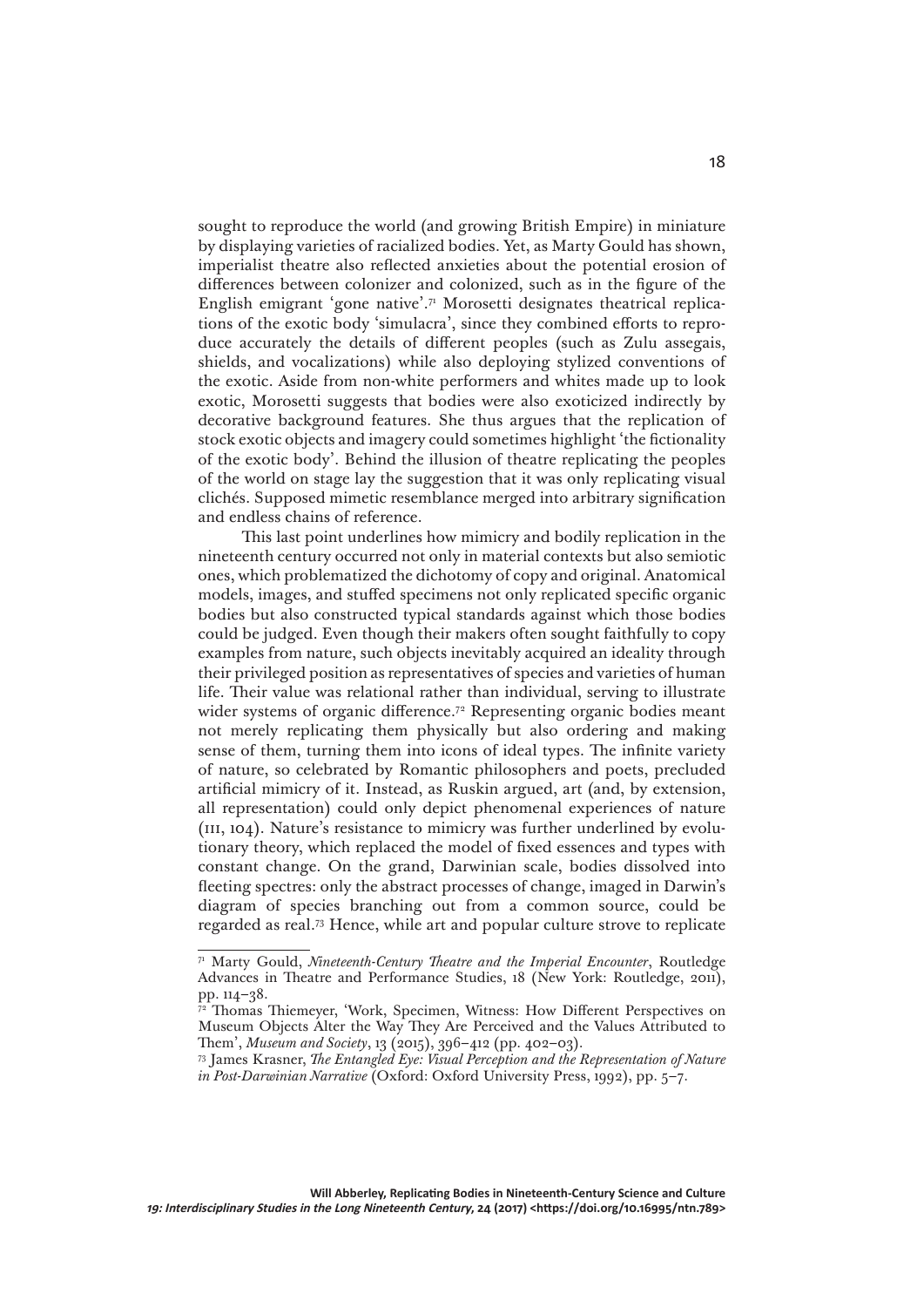*phenomenal* bodies, such as in dramatic museum dioramas, professional scientific representations of bodies became increasingly schematic and omissive, such as in Towne's isolated body parts.74 Specimens and models of organic bodies seemed less copies of solid realities than symbols of nature's laws. Similarly, the variety of human expression and experience problematized mimicry as a bodily behaviour. Discussing the art of acting, Lewes argued that actors could not simply replicate authentic emotional expressions because feelings were expressed differently by different people. Further, he claimed, the extraordinary nature of dramatic narrative meant that the emotions involved and, hence, their expressions, were not common to everyday life. The actor's expressions were thus 'symbolical', evoking 'ideal' images generally associated with particular emotions (Lewes, p. 99). What seemed like iconic mimesis might in fact be arbitrary convention.

The articles in this issue draw out the complications which lay behind the superficially straightforward concept of mimicry in nineteenth-century culture. Initially, mimicry seems to imply clear boundaries between self and other, original and copy. Anatomical models and images and stuffed specimens implicitly refer to 'real' organic bodies while mimicry as an embodied behaviour implies the existence of authentic identities which are being counterfeited. Yet post-structuralist critique long ago shattered faith in stable, essential identities outside of the circuits of cultural construction and symbolic reference. In this context, Michael Taussig argued that 'the mimetic faculty' functions to help humans forget their alienated position, 'suturing nature to artifice [...], granting the copy the character and power of the original, the representation the power of the represented' (p. xviii). Mimicry troubles the boundaries between sameness and otherness, original and copy, even as it seems to reinforce them by being 'almost the same but not quite'. Bhabha wrote that mimicry 'alienates' identity 'from essence', revealing it as a dynamic interplay between parties instead of an isolated singularity (p. 122). Such non-essentialist, relational views of mimicry cohere with the recent 'material turn' in nineteenth-century studies which focuses on embodied human experience and how physical objects 'become recognizable, representable and exchangeable to begin with'.75

<sup>74</sup> See also Ann Shelby Blum's argument that, through the century, zoological illustration shifted from realism to schematization, in *Picturing Nature: American Nineteenth-Century Zoological Illustration* (Princeton: Princeton University Press, 1993), pp. 3–4. 75 Bill Brown, *A Sense of Things: The Object Matter of American Literature* (Chicago: University of Chicago Press, 2003), p. 4. See also, Lyn Pykett, 'The Material Turn in Victorian Studies', *Literature Compass*, 1 (2004), 1–5; Elaine Freedgood, *The Ideas in Things: Fugitive Meaning in the Victorian Novel* (Chicago: University of Chicago Press, 2006); Nicholas Dames, *The Physiology of the Novel: Reading, Neural Science, and the Form of Victorian Fiction* (Oxford: Oxford University Press, 2007); William A. Cohen, *Embodied: Victorian Literature and the Senses* (Minneapolis: University of Minnesota Press, 2008); *Women and Things, 1750–1950: Gendered Material Strategies*, ed. by Maureen Daly Goggin and Beth Fowkes Tobin (London: Routledge, 2009); *Bodies and Things in Nineteenth-Century Literature and Culture*, ed. by Katharina Boehm (Basingstoke: Palgrave Macmillan, 2012).